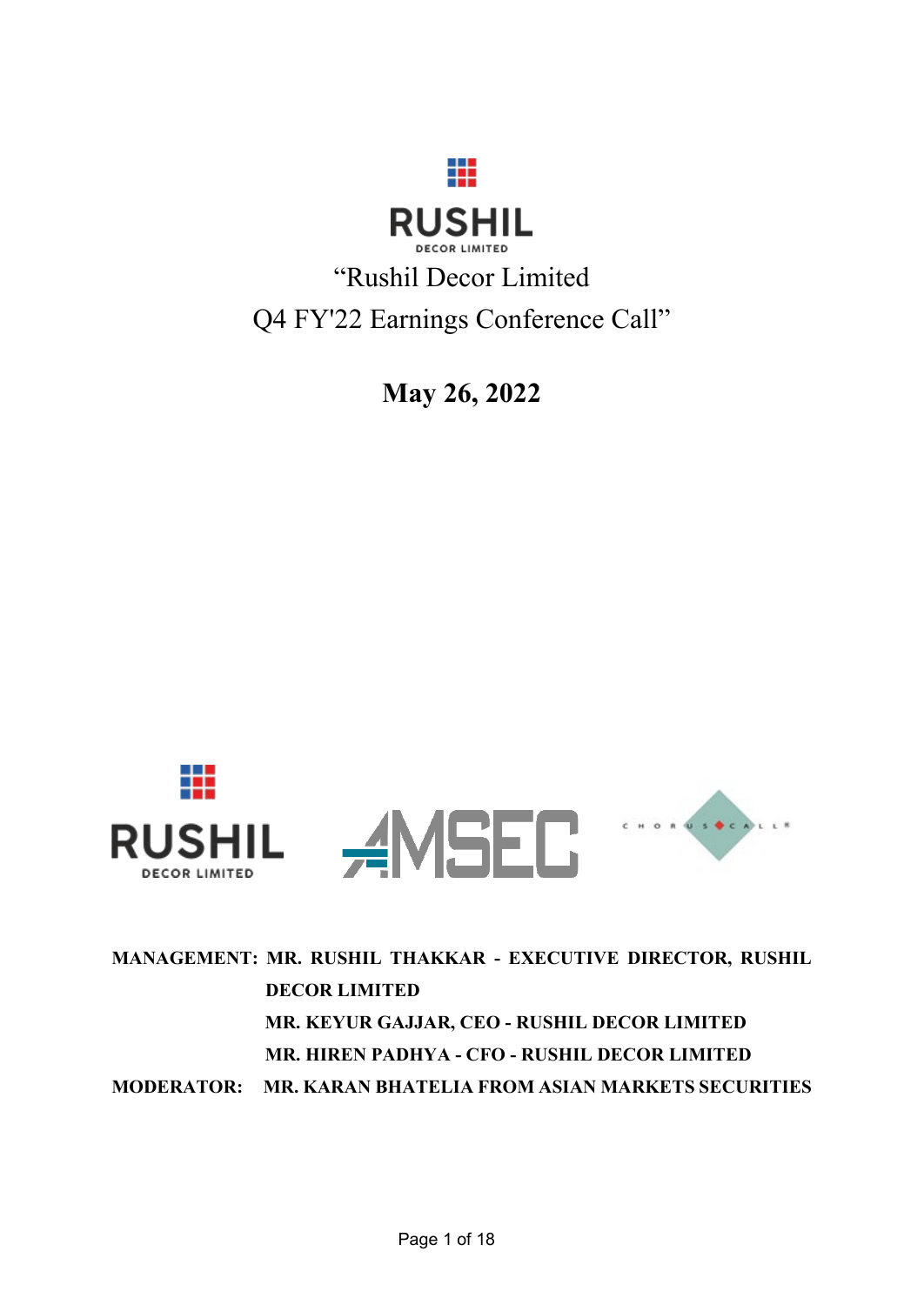

| <b>Moderator:</b>      | Ladies and gentlemen, good day and welcome to the Rushil Décor Limited Conference Call,<br>hosted by Asian Market Securities Limited. This conference call may contain forward-looking<br>statements about the company, which are based on the beliefs, opinions and expectations of the<br>company. As on date of this call, these statements are not guaranteed of future performance and<br>involve risk and uncertainties that are difficult to predict. Actual results may defer from such<br>expectations, projections, et cetera, whether expressed or implied. Participants are requested to<br>exercise caution while referring to such statements and remarks. As a reminder, all participant<br>lines will be in the listen only mode. And there'll be an opportunity for you to ask questions after<br>the presentation concludes. Should you need assistance during the conference call, please signal<br>an operator by pressing "*" and then "0" on your touch-tone phone. Please note that this<br>conference is being recorded.<br>I now hand the conference over to Mr. Karan Bhatelia from Asian Market Securities Limited.<br>Thank you and over to you. |
|------------------------|------------------------------------------------------------------------------------------------------------------------------------------------------------------------------------------------------------------------------------------------------------------------------------------------------------------------------------------------------------------------------------------------------------------------------------------------------------------------------------------------------------------------------------------------------------------------------------------------------------------------------------------------------------------------------------------------------------------------------------------------------------------------------------------------------------------------------------------------------------------------------------------------------------------------------------------------------------------------------------------------------------------------------------------------------------------------------------------------------------------------------------------------------------------------------|
| Karan Bhatelia:        | Thanks Myron. Very warm afternoon and welcome all to the Rushil Décor Q4 and FY '22<br>earnings conference call; hosted by Asian Market Securities. From the management side we<br>have Mr. Rushil Thakkar, Executive Director; Mr. Keyur Gajjar, CEO; and Mr. Hiren Padhya,<br>CFO.                                                                                                                                                                                                                                                                                                                                                                                                                                                                                                                                                                                                                                                                                                                                                                                                                                                                                         |
|                        | I now handover the conference to Mr. Rushil Bhai, for his opening remarks, post which we shall<br>open the floor for Q&A. Over to you Rushil Bhai. Thank you.                                                                                                                                                                                                                                                                                                                                                                                                                                                                                                                                                                                                                                                                                                                                                                                                                                                                                                                                                                                                                |
| <b>Rushil Thakkar:</b> | Thank you Karan. Good evening everyone. Welcome to the Rushil Décor Limited earning<br>conference call for the quarter four and the full year ended on the March 31st, of the financial<br>year '21-'22.                                                                                                                                                                                                                                                                                                                                                                                                                                                                                                                                                                                                                                                                                                                                                                                                                                                                                                                                                                     |
|                        | I would like to begin by expressing my gratitude to you all for taking out the time to join us<br>today. On the call with me today is, Mr. Keyur Gajjar, CEO and Mr. Hiren Padhya, CFO, and<br>bridge IR, our investor relations team.                                                                                                                                                                                                                                                                                                                                                                                                                                                                                                                                                                                                                                                                                                                                                                                                                                                                                                                                       |
|                        | Let me start with a brief overview about the Rushil Décor Limited. The company was<br>incorporated in 1993 and has been in the industry over 29 years. And currently having the fourth<br>generation involved in the business. We have been mainly focused on the two segments,<br>Laminates and MDF. We are one of the largest players in laminate industry and the third largest<br>in the MDF board industry in India. We have Laminate manufacturing facility in Gujarat, with<br>the annual capacity of 34.92 lakh sheets per annum. We manufacture single side and double side<br>decorative sheets in industrial Laminates with the wide range of design, colors and finishes.                                                                                                                                                                                                                                                                                                                                                                                                                                                                                        |
|                        | In MDF segment, our Karnataka facility has an annual capacity of 90,000 cubic meters per<br>annum; and Andhra Pradesh plant has a capacity of 2,40,000 cubic meters per annum. As you<br>all are aware that Karnataka plant had a major shutdown in quarter three. The plant has been<br>running now and at the optimum capacity, and achieved 105% utilization in the quarter four of<br>the financial year '22.                                                                                                                                                                                                                                                                                                                                                                                                                                                                                                                                                                                                                                                                                                                                                            |
|                        | With regards to the AP plant, with every passing month, the utilization has been gradually<br>growing and we achieved the utilization of nearly 70% in Q4, financial year '2022. Andhra<br>Pradesh facility has added a strategic location advantages. We have already built a strong<br>position in south India market, and now we plan to expand pan India. After the commencement<br>of the production from this plant, we have started ramping up our exports of MDF board also.                                                                                                                                                                                                                                                                                                                                                                                                                                                                                                                                                                                                                                                                                         |
|                        | The MDF volume for the financial year '22 has increased by over 127%. During the year, our<br>strategy was to build our value added portfolio in MDF segment. We have been successful in<br>this, and this is evident from the fact; the value added products contributed 31% of the overall<br>revenue of the MDF boards in the terms of value in the financial year '22 and 32% during the<br>quarter four, financial year '22. At the same time, we have also built on our laminate portfolio<br>stronger, with 1,200 plus designs or SKUs. During the year, we have also concentrated on<br>increasing our sales by marketing network with a multi-prong strategy. We have significantly<br>increased the number of dealers and distributors. Our presence with OEM space has also<br>strengthened, the number of studios has also increased over 150 during this year. So this is all<br>from an overall business perspective.                                                                                                                                                                                                                                          |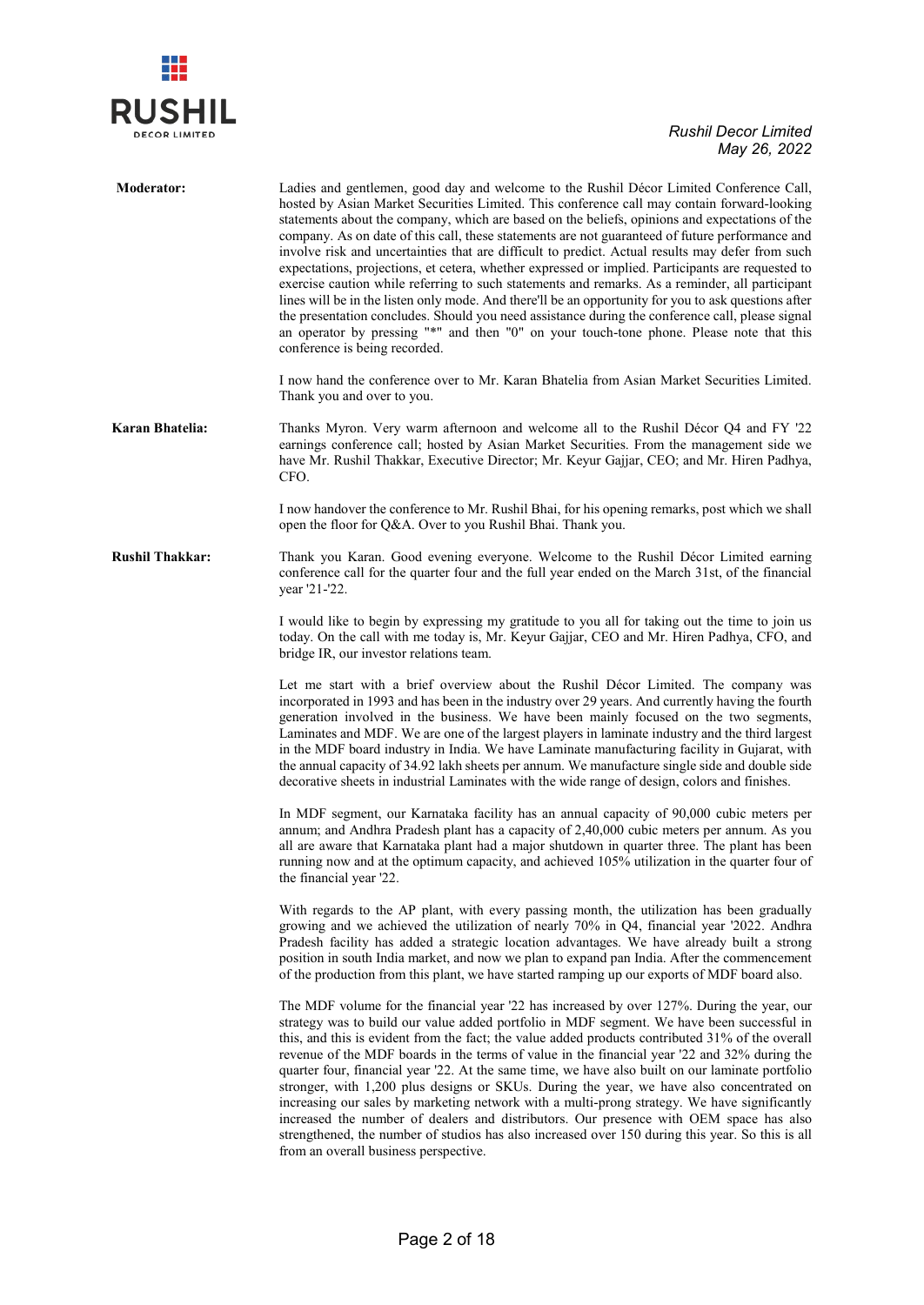

Now I would request Mr. Keyur Gajjar, our CEO, to take over the call for the recent developments.

**Keyur Gajjar:** Thank you, Mr. Rushil. As evident from the results, the year gone by has been a very important year in the journey of Rushil Décor. We established ourselves as a formidable player in fast growing MDF market. We were able to ramp up our Andhra Pradesh productions within a target area. We were also able to develop a strong marketing network that is going to be strengthened for our future growth. At the same time, we also invest in building a team and our employee strength to grow significantly.

> Now that we have strengthened our position in lucrative Southern India market, we are also equally giving importance to PAN India market. For this, as stated earlier, we have already developed necessary infrastructures like warehousing, branch and team.

> On the product side value edition is our key focus. We have added several brands in the value added category like PROMAX, PROPLUS which are now a high value products in MDF segments. And this will start bearing fruits gradually. We will continue to grow our value added product portfolio in coming future. Additionally, our strategy is to keep increasing the capacity utilizations for our AP plant, which will bring in additional efficiency. I'd like to state that every member of Rushil has been a contributor to the recent developments and growth.

> This is all from my side. Once again, thank you very much, everyone for joining this phone call. I would like to request Mr. Hiren Padhya, our CFO to take us through the financial performance of the company, for the fourth quarter, full year ended 31st March, 2022. Following which, we will be happy to respond to their queries. Thank you very much again.

**Hiren Padhya:** Good afternoon everybody. Before starting with the numbers, this particular quarter and year end results are there. So I would like to focus onto one part, and that is last March, 2020-'21, we have started this AP plant. MDF plant was there. Now if you compare this financials year on year or even on quarterly basis also, then the plant has commissioned and the Capex has been put to use in the month of March 2021. So if you compare all the figures, right from revenue, capacity utilization, profitability, any number in terms of financials; I think that will have some impact because it is not a comparable, because last year only one plant that was Chikmagalur which was operational. And during the last financial year, this new plant had come up. So I would like to just request you, that whenever you compare figures with last year you have to keep in mind that figures are very high compared to last year, but the main reason for high numbers is basically the additional turnover of almost INR 250 crore, which has come up in this particular new plant. And this additional turnover has cascading impact in terms of stock level, debtors, creditors, provisions or certain other numbers which have increased comparatively.

> So keeping in mind this particular aspect, I'd like to start with the numbers. First, in quarter four, FY 2022 our company achieved net revenue of INR 195 crore with a year on year growth of 97.58%. In the same quarter last year, it was INR 98.75 crore. Revenue growth has been driven by higher volume sales from MDF segment and better realizations across all segments.

> Coming to EBITDA, which is INR 31.58 crore in Q4 FY2022. There's an increase of 190%, as compared to INR 10.88 crore in Q4 FY '21. This improvement is on account of better realization, higher capacity utilization and greater operational efficiency. Our EBITDA margin stood at 16.18% against 11.01% in the same quarter last year. Profit after tax for Q4 is INR 15.41 crore, as compared to INR 5.19 crore in Q4 FY '21. That means growth of almost 200%. The EPS in Q4 has stood at INR 7.74, as compared to around INR 4.

> Now coming to annual financials, the company achieved net revenues of INR 624 crore in FY '22, with a year on your growth of 86%. Last year, it was INR 335 crore. So this is again, mainly due to combination of higher volume from MDF segment and better realization across the segments. In annual financial also EBITDA has increased from INR 35 crore to almost INR 74 crore. That means it is increase of almost 111%. EBITDA margin, again stood at 11.85%, year over your growth of 142 basis point. Profit after tax for FY 2022 is at INR 22.8 crore, compared to INR 13.72 crore in FY '21.

> EPS is stood at INR 11.45. Now I would like to request for opening the floor for questions and answers.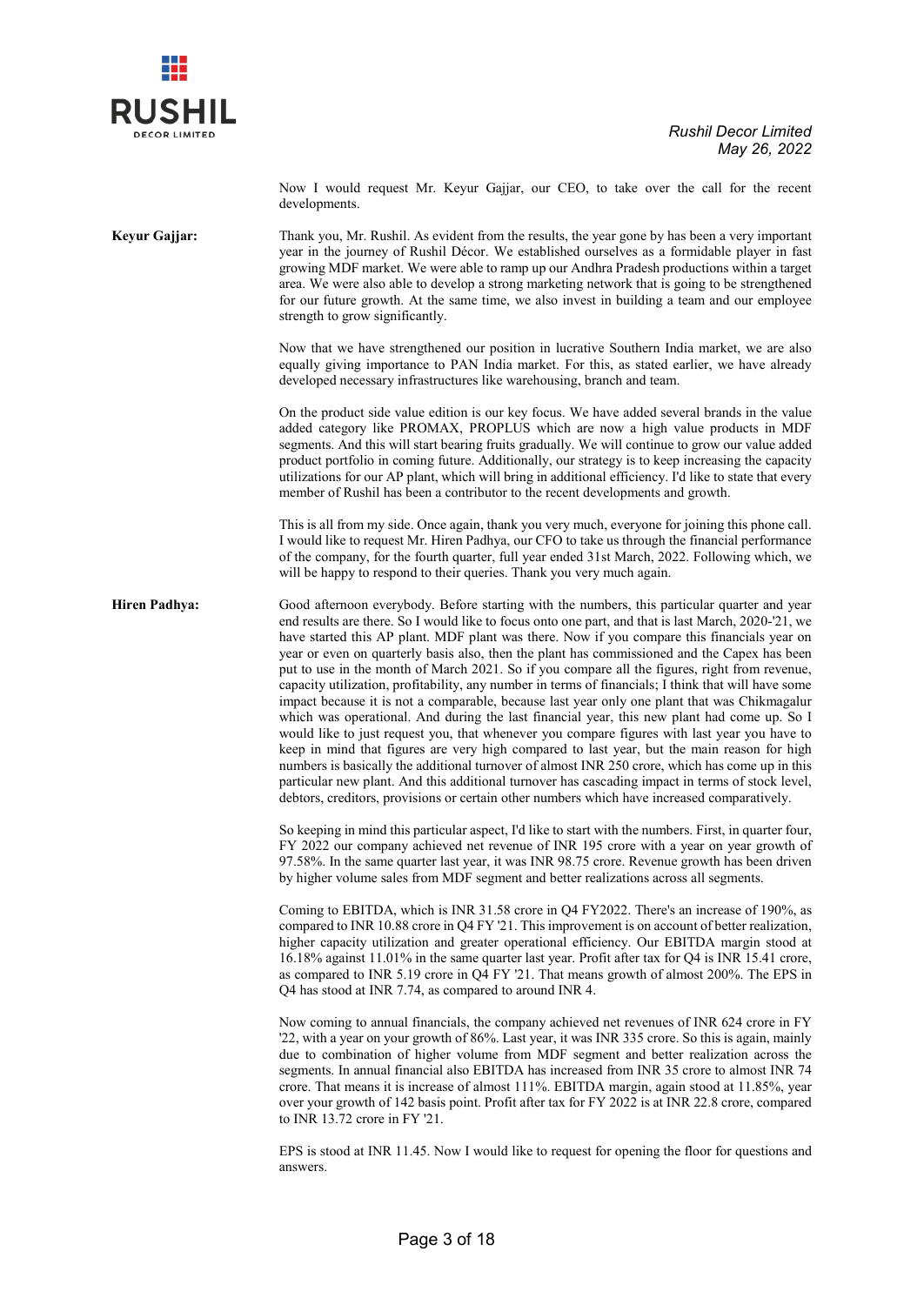

| <b>Moderator:</b>  | Thank you, sir. We will now begin the question and answer session. We have the first question<br>from the line of Karana Bhatelia. Please go ahead, sir.                                                                                                                                                                                                                                                                       |
|--------------------|--------------------------------------------------------------------------------------------------------------------------------------------------------------------------------------------------------------------------------------------------------------------------------------------------------------------------------------------------------------------------------------------------------------------------------|
| Karan Bhatelia:    | Hi, thank you for the opportunity. Sir, I just wanted to understand the utilization levels at both<br>the MDF plants for fourth quarter and for the entire year FY '22.                                                                                                                                                                                                                                                        |
| Keyur Gajjar:      | Hi Karan. Our AP utilization was 68.95%. So almost we reached to 70% and Chikmagalur plant<br>was 105%. And altogether we were almost like 79%.                                                                                                                                                                                                                                                                                |
| Karan Bhatelia:    | Right. And for the full year?                                                                                                                                                                                                                                                                                                                                                                                                  |
| Keyur Gajjar:      | Sorry?                                                                                                                                                                                                                                                                                                                                                                                                                         |
| Karan Bhatelia:    | And for the full year as well?                                                                                                                                                                                                                                                                                                                                                                                                 |
| Keyur Gajjar:      | Yes, this is -- the full year we have almost 80%, the same ratio for laminate also.                                                                                                                                                                                                                                                                                                                                            |
| Karan Bhatelia:    | Right. All right. And also we were planning for introducing the valued portfolio at the Andhra<br>Pradesh facility. So how are things if we compare?                                                                                                                                                                                                                                                                           |
| Keyur Gajjar:      | See if we talk about in terms of value, which already Mr. Rushil mentioned that it has contributed<br>more than 30% in our revenue. And if we talk about Q3 to Q4, in Q3 we sold almost 14% value<br>added product in terms of volume, which now in Q4, we have reached to 23% to 24%. So if we<br>talk about our realization, it's almost like 38,000 for value added product, which was previously<br>like 33,000 or 34,000. |
| Karan Bhatelia:    | Right. And what kind of --?                                                                                                                                                                                                                                                                                                                                                                                                    |
| Keyur Gajjar:      | There's almost like a 10% to 15% growth in value added product realization as well.                                                                                                                                                                                                                                                                                                                                            |
| Karan Bhatelia:    | Right. And last bit on the price hike. So what kind of price hike we've taken in the fourth quarter<br>and for the full year FY '22, in the MDF and laminates?                                                                                                                                                                                                                                                                 |
| Keyur Gajjar:      | In fourth quarter, we didn't take any price hike for MDF division. However, we took like 5%<br>price hike in laminate division because of the price increase of raw material. And if we talk about<br>altogether financially, then it's more than 18% to 20% in MDF division, for last financial year.                                                                                                                         |
| Karan Bhatelia:    | Right. And similar 15% to 20% for laminates as well?                                                                                                                                                                                                                                                                                                                                                                           |
| Keyur Gajjar:      | Yes, I think around 15% to 20% in laminate division as well.                                                                                                                                                                                                                                                                                                                                                                   |
| <b>Moderator:</b>  | Thank you. We have the next question from the line of Manan Shah From Moneybee Securities.<br>Please go ahead.                                                                                                                                                                                                                                                                                                                 |
| <b>Manan Shah:</b> | Yes. Hi, thanks for the opportunity. Sir, our capacity on a quarterly basis translates into around<br>82,500 CBM. And the reported sales volume is around 53,000 CBM, which translates into<br>around 65% utilization. However, you mentioned Q4 utilization to be around 79%. So can you<br>just help me understand the disconnect?                                                                                           |
| Keyur Gajjar:      | What I said is 80% is our production that we've produced in last quarter around 64,953 CBM.                                                                                                                                                                                                                                                                                                                                    |
| Manan Shah:        | Okay.                                                                                                                                                                                                                                                                                                                                                                                                                          |
| Keyur Gajjar:      | And you know there is always certain inventories, like for example, exports. Now we export<br>somewhere in end of December or end of March, however, the B/L will come in the month of<br>April, then according to our accounting law, we have to book that sales in this quarter.                                                                                                                                             |
| <b>Manan Shah:</b> | Right, right. Got it. Sir, and in Q3, I believe we had a onetime maintenance expense, of around<br>INR 5 crore to INR 6 crore. And then when I look at the other expense on a quarter on quarter<br>basis, there is a further increase in the expense by around INR 5 crore. So are there any one-offs<br>that are there in the current quarter or if you can just mention that?                                               |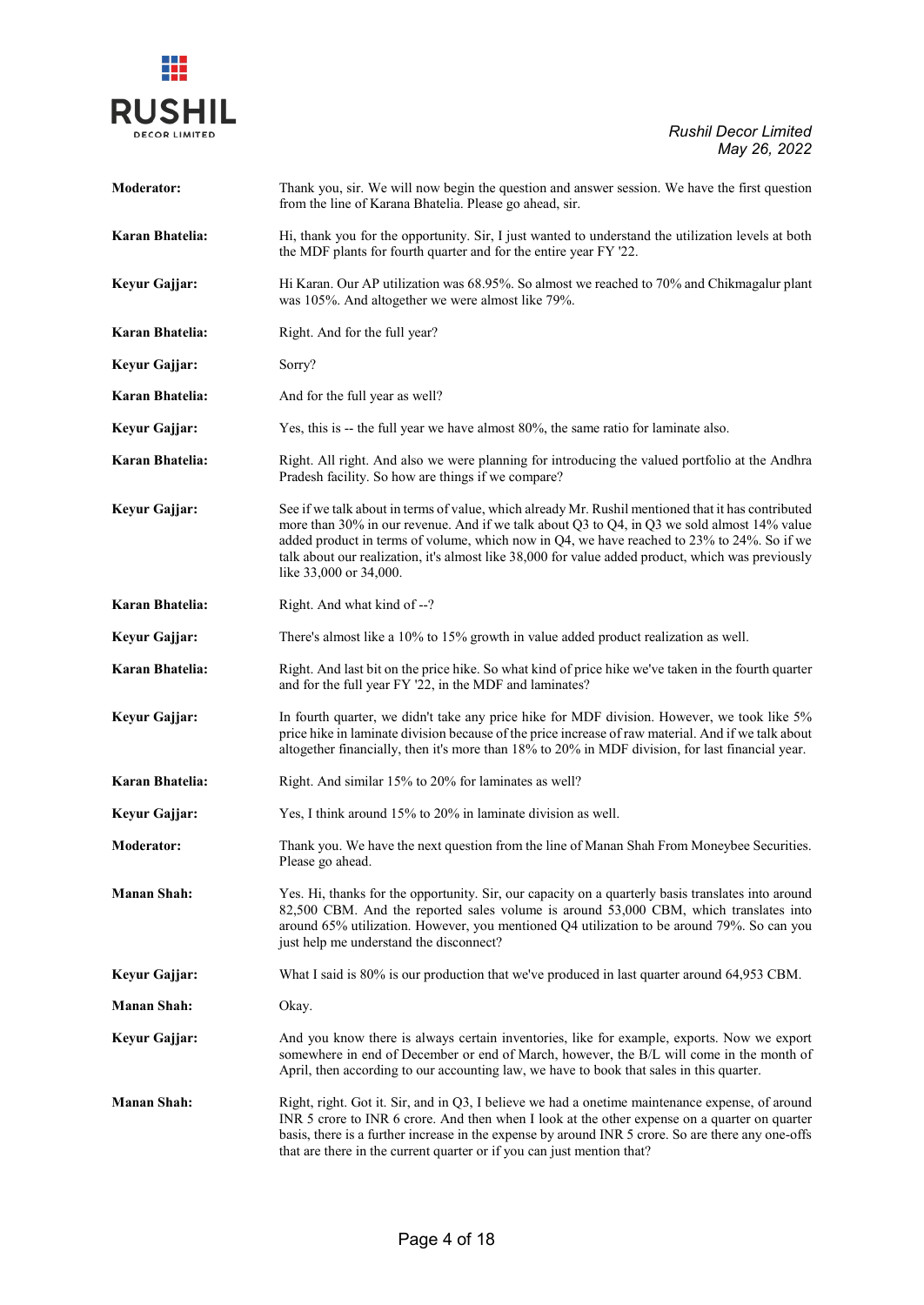

| <b>Hiren Padhya:</b>   | Yes, actually, as you said, the quarter three, we have taken that expense. Now the whole exercise<br>was completed, but then couple of things which was pending and though production has started<br>in Q4, but couple of crores, in terms of value, it would be around INR 1 crore odd, that was<br>pending in terms of stores related cost. That was one time cost, and that has affected. And<br>secondly, as Keyur Bhai mentioned, last moment, container crisis were there. In case of such<br>export, that has also affected the margin directly or indirectly. And the third part, which is related<br>to again the exceptional item. And it is one time, which is related to sales. We have incentive<br>schemes, which was committed in the earlier time, considering the target achievements by the<br>customers. Now this again has accrued in the quarter four, which has been accounted for. So<br>considering this, all three items, which was one time item and we are very sure that this will not<br>continue in the coming quarters. So far as the scheme is concerned management has internally<br>already discussed and decided that such scheme may not be continued in the coming quarters,<br>rather than giving directly. We may be addressing the same thing in the pricing part. So because<br>of these three things, the margin was impacted. |
|------------------------|--------------------------------------------------------------------------------------------------------------------------------------------------------------------------------------------------------------------------------------------------------------------------------------------------------------------------------------------------------------------------------------------------------------------------------------------------------------------------------------------------------------------------------------------------------------------------------------------------------------------------------------------------------------------------------------------------------------------------------------------------------------------------------------------------------------------------------------------------------------------------------------------------------------------------------------------------------------------------------------------------------------------------------------------------------------------------------------------------------------------------------------------------------------------------------------------------------------------------------------------------------------------------------------------------------------------------------------------------------------------------|
| <b>Rushil Thakkar:</b> | And also I would like to add here that the transportation problem was going on from the locations<br>where we are located, because of which we are also affected in terms of stocks.                                                                                                                                                                                                                                                                                                                                                                                                                                                                                                                                                                                                                                                                                                                                                                                                                                                                                                                                                                                                                                                                                                                                                                                     |
| <b>Manan Shah:</b>     | Okay. And sir, can you give the volume mix between -- volume and the value mix between the<br>two plants for the MDF segment?                                                                                                                                                                                                                                                                                                                                                                                                                                                                                                                                                                                                                                                                                                                                                                                                                                                                                                                                                                                                                                                                                                                                                                                                                                            |
| Keyur Gajjar:          | So you mean to say production value, volume, right?                                                                                                                                                                                                                                                                                                                                                                                                                                                                                                                                                                                                                                                                                                                                                                                                                                                                                                                                                                                                                                                                                                                                                                                                                                                                                                                      |
| <b>Manan Shah:</b>     | The sales volume and the sales value for the MDF, between the two plants for the quarter and<br>the year.                                                                                                                                                                                                                                                                                                                                                                                                                                                                                                                                                                                                                                                                                                                                                                                                                                                                                                                                                                                                                                                                                                                                                                                                                                                                |
| Keyur Gajjar:          | Okay. For the quarter four, we produced -- we sold around 19,875 CBM, and from AP plant we<br>sold around 33,853 CBM. So altogether we sold 53,728 CBM. If we compared it with the Q3<br>'22, it was around 47,081 CBM. So almost like 15% growth in our volume sales.                                                                                                                                                                                                                                                                                                                                                                                                                                                                                                                                                                                                                                                                                                                                                                                                                                                                                                                                                                                                                                                                                                   |
| <b>Manan Shah:</b>     | Right. And what would this be for Q4 for the year?                                                                                                                                                                                                                                                                                                                                                                                                                                                                                                                                                                                                                                                                                                                                                                                                                                                                                                                                                                                                                                                                                                                                                                                                                                                                                                                       |
| Keyur Gajjar:          | Say it again for,                                                                                                                                                                                                                                                                                                                                                                                                                                                                                                                                                                                                                                                                                                                                                                                                                                                                                                                                                                                                                                                                                                                                                                                                                                                                                                                                                        |
| <b>Manan Shah:</b>     | For the full year, the same difference, same bifurcation.                                                                                                                                                                                                                                                                                                                                                                                                                                                                                                                                                                                                                                                                                                                                                                                                                                                                                                                                                                                                                                                                                                                                                                                                                                                                                                                |
| Keyur Gajjar:          | I would say 1,34,921 and 68,461, so altogether 2.03 L.                                                                                                                                                                                                                                                                                                                                                                                                                                                                                                                                                                                                                                                                                                                                                                                                                                                                                                                                                                                                                                                                                                                                                                                                                                                                                                                   |
| <b>Manan Shah:</b>     | And for the value mix?                                                                                                                                                                                                                                                                                                                                                                                                                                                                                                                                                                                                                                                                                                                                                                                                                                                                                                                                                                                                                                                                                                                                                                                                                                                                                                                                                   |
| Keyur Gajjar:          | Sorry?                                                                                                                                                                                                                                                                                                                                                                                                                                                                                                                                                                                                                                                                                                                                                                                                                                                                                                                                                                                                                                                                                                                                                                                                                                                                                                                                                                   |
| Manan Shah:            | The value mix; the sales mix?                                                                                                                                                                                                                                                                                                                                                                                                                                                                                                                                                                                                                                                                                                                                                                                                                                                                                                                                                                                                                                                                                                                                                                                                                                                                                                                                            |
| Keyur Gajjar:          | Sales mix. I need to check one second.                                                                                                                                                                                                                                                                                                                                                                                                                                                                                                                                                                                                                                                                                                                                                                                                                                                                                                                                                                                                                                                                                                                                                                                                                                                                                                                                   |
| <b>Manan Shah:</b>     | Okay. And lastly, only value added, what are we targeting the value added volume for FY '23.<br>So we've already achieved 23% to 22% in Q4, which we were earlier targeting for FY '23. So<br>what are we targeting for only value add side volume for the coming year?                                                                                                                                                                                                                                                                                                                                                                                                                                                                                                                                                                                                                                                                                                                                                                                                                                                                                                                                                                                                                                                                                                  |
| Keyur Gajjar:          | Yes, for coming year, we are actually very -- I am very optimistic about reaching between 40%<br>to $50\%$ .                                                                                                                                                                                                                                                                                                                                                                                                                                                                                                                                                                                                                                                                                                                                                                                                                                                                                                                                                                                                                                                                                                                                                                                                                                                             |
| <b>Manan Shah:</b>     | We would be doing any Capex for this?                                                                                                                                                                                                                                                                                                                                                                                                                                                                                                                                                                                                                                                                                                                                                                                                                                                                                                                                                                                                                                                                                                                                                                                                                                                                                                                                    |
| Keyur Gajjar:          | No, not exactly. We have enough capacity for pre-lamination, MDF production, and we do, I<br>think for HDF and exterior grade, we really don't need to have any Capex. We can use it, our<br>existing technology, it's the same for everybody.                                                                                                                                                                                                                                                                                                                                                                                                                                                                                                                                                                                                                                                                                                                                                                                                                                                                                                                                                                                                                                                                                                                           |
| <b>Manan Shah:</b>     | Okay. And if you can just lastly throw some light on your demand side, looking at the current<br>inflationary scenario, how is the demand shipping up for the MDF segment?                                                                                                                                                                                                                                                                                                                                                                                                                                                                                                                                                                                                                                                                                                                                                                                                                                                                                                                                                                                                                                                                                                                                                                                               |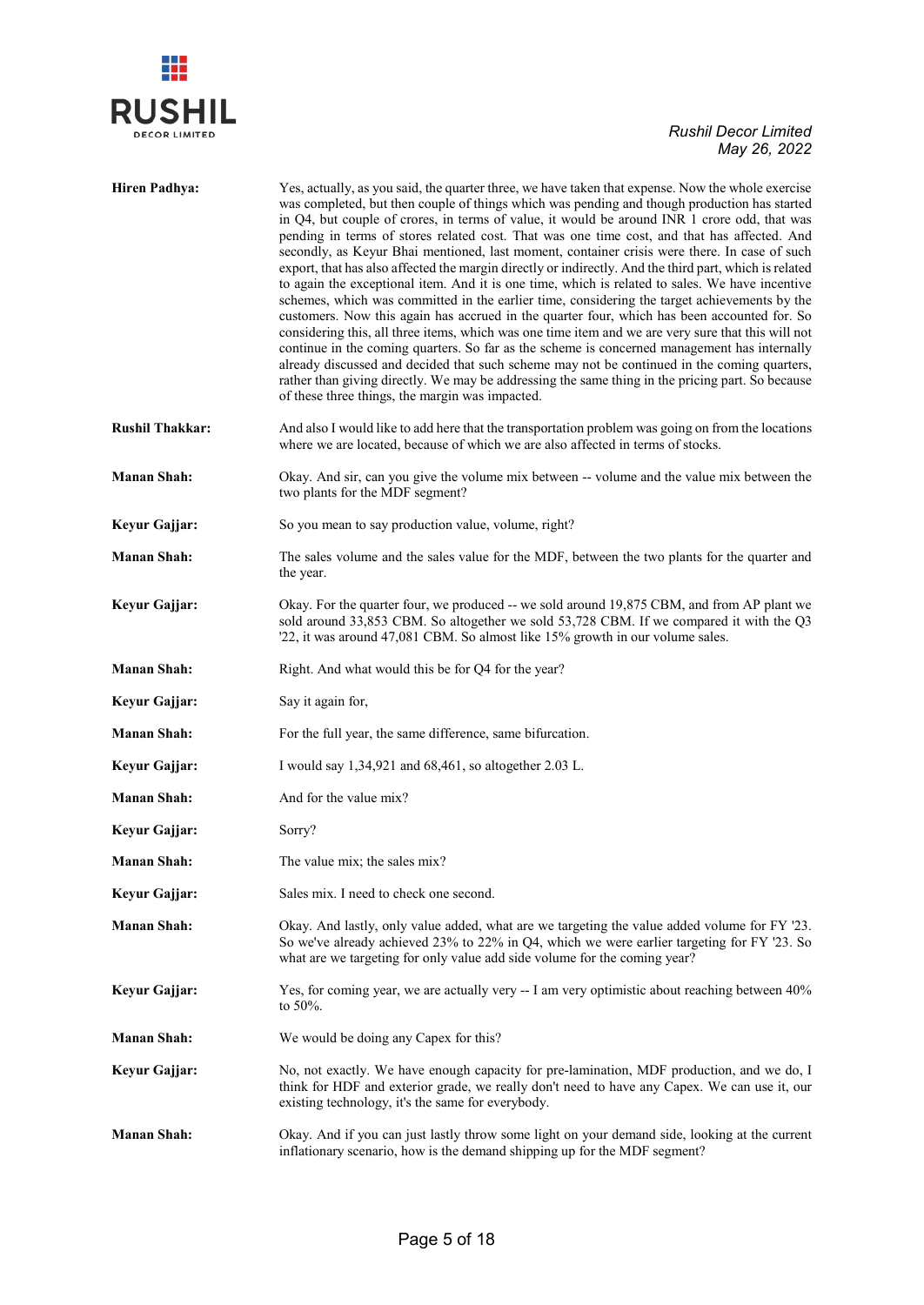

| Keyur Gajjar:                                  | Gentleman, I can say only that, previous financial year, we used to have capacity of 90,000 CBM<br>only. And this year we have sold almost 100,000 CBM plus from AP plant. So we have almost<br>doubled our selling part. So we are quite optimistic about selling this product with our CAGR<br>between $15%$ to $20%$ .                                                                                                                                                                                                                                                                                                                                                                                                         |
|------------------------------------------------|-----------------------------------------------------------------------------------------------------------------------------------------------------------------------------------------------------------------------------------------------------------------------------------------------------------------------------------------------------------------------------------------------------------------------------------------------------------------------------------------------------------------------------------------------------------------------------------------------------------------------------------------------------------------------------------------------------------------------------------|
| <b>Manan Shah:</b>                             | So, what sort of volumes are we targeting for next year in the MDF segment?                                                                                                                                                                                                                                                                                                                                                                                                                                                                                                                                                                                                                                                       |
| Keyur Gajjar:                                  | We are targeting -- we have two priorities. First priority is to reach our AP plant at 75%. And<br>we are going to use our Chikmagalur plant almost like 95% to 100%, provided, there is no<br>unwanted shutdown.                                                                                                                                                                                                                                                                                                                                                                                                                                                                                                                 |
| <b>Moderator:</b>                              | Thank you. We have the next question from the line of Amit Agrawal from Burman Capital.<br>Please go ahead.                                                                                                                                                                                                                                                                                                                                                                                                                                                                                                                                                                                                                       |
| <b>Amit Agrawal:</b>                           | Hi, thank you for taking my question. First is around the demand -- taught on, if you can speak<br>about how was the demand in April and May month so far?                                                                                                                                                                                                                                                                                                                                                                                                                                                                                                                                                                        |
| Keyur Gajjar:                                  | Yes, demand is quite stable. I would say that in the month of January after say 15 January, there<br>was a lot of festival season in India, Ugadi and Onam and Uttarayan and Lori and all these things.<br>And then COVID three started, Omicron; and February was a bit dull, then March has regained<br>its momentum and April looks good too.                                                                                                                                                                                                                                                                                                                                                                                  |
| <b>Amit Agrawal:</b>                           | Got it, and in terms of monthly trend, would April and May be higher than let's say Q4 run rate,<br>on month on month basis?                                                                                                                                                                                                                                                                                                                                                                                                                                                                                                                                                                                                      |
| <b>Rushil Thakkar:</b>                         | It's very premature to say about this quarter, but yes, because we see that demand is quite good<br>now.                                                                                                                                                                                                                                                                                                                                                                                                                                                                                                                                                                                                                          |
| <b>Amit Agrawal:</b>                           | Got it. So in terms of our raw material, How are the timber prizes holding up? Are we seeing<br>any challenges from wooden price increases?                                                                                                                                                                                                                                                                                                                                                                                                                                                                                                                                                                                       |
| <b>Rushil Thakkar:</b><br><b>Amit Agrawal:</b> | As of now, there's no challenge in the wooden prices, the prices of the wood are stable. And also<br>would like to add that a few of the raw material, the prices have also started going down. So we<br>may see a good trend in coming quarter.<br>Got it sir. And in terms of our realization with respect to other players in the similar market, for<br>example, green panel and others, what would be a difference in terms of realization currently?                                                                                                                                                                                                                                                                        |
| Keyur Gajjar:                                  | See, I would say that if you see our Chikmagalur realizations, it is almost like 31,000 plus. So<br>we are pretty close to that industry realization. As we said that in Andhra Pradesh, we have just<br>started offering the product mix, like value added products and we have exports and other<br>activities. That's one of the reason why our AP realization is comparatively low, but if we talk<br>about our AP realizations compared to last Q3, we have grown 9%. And if we talk about<br>Chikmagalur average realization, we have grown almost 12% and altogether our Q3 to Q4 from<br>24,037 to 27,410. So it's almost like 14% to 15% growth in our realizations, compared. And also<br>our volume is also 15% grown. |
| <b>Amit Agrawal:</b>                           | But in terms of export demand, how are we looking at the export demand in terms of April and<br>May again? Are we seeing continuousy of orders?                                                                                                                                                                                                                                                                                                                                                                                                                                                                                                                                                                                   |
| <b>Rushil Thakkar:</b>                         | Yes. Positively yes. We have gotten good orders for the month of April and May.                                                                                                                                                                                                                                                                                                                                                                                                                                                                                                                                                                                                                                                   |
| <b>Amit Agrawal:</b>                           | So theoretically it should not be a problem for us to operate at the full capacity, right? If the<br>export of orders are there.                                                                                                                                                                                                                                                                                                                                                                                                                                                                                                                                                                                                  |
| Keyur Gajjar:                                  | No, not at all. Actually in fact, we can operate at any capacity because this plant returned at<br>100%, but we can go beyond that also.                                                                                                                                                                                                                                                                                                                                                                                                                                                                                                                                                                                          |
| <b>Amit Agrawal:</b>                           | And in terms of prices again, is there any improvement in terms of prices in the export market?                                                                                                                                                                                                                                                                                                                                                                                                                                                                                                                                                                                                                                   |
| Keyur Gajjar:                                  | Yes, definitely. And I would say our export realization last quarter was 19,758. And this quarter<br>it's almost like 21,295. So we have grown almost 7% to 8%.                                                                                                                                                                                                                                                                                                                                                                                                                                                                                                                                                                   |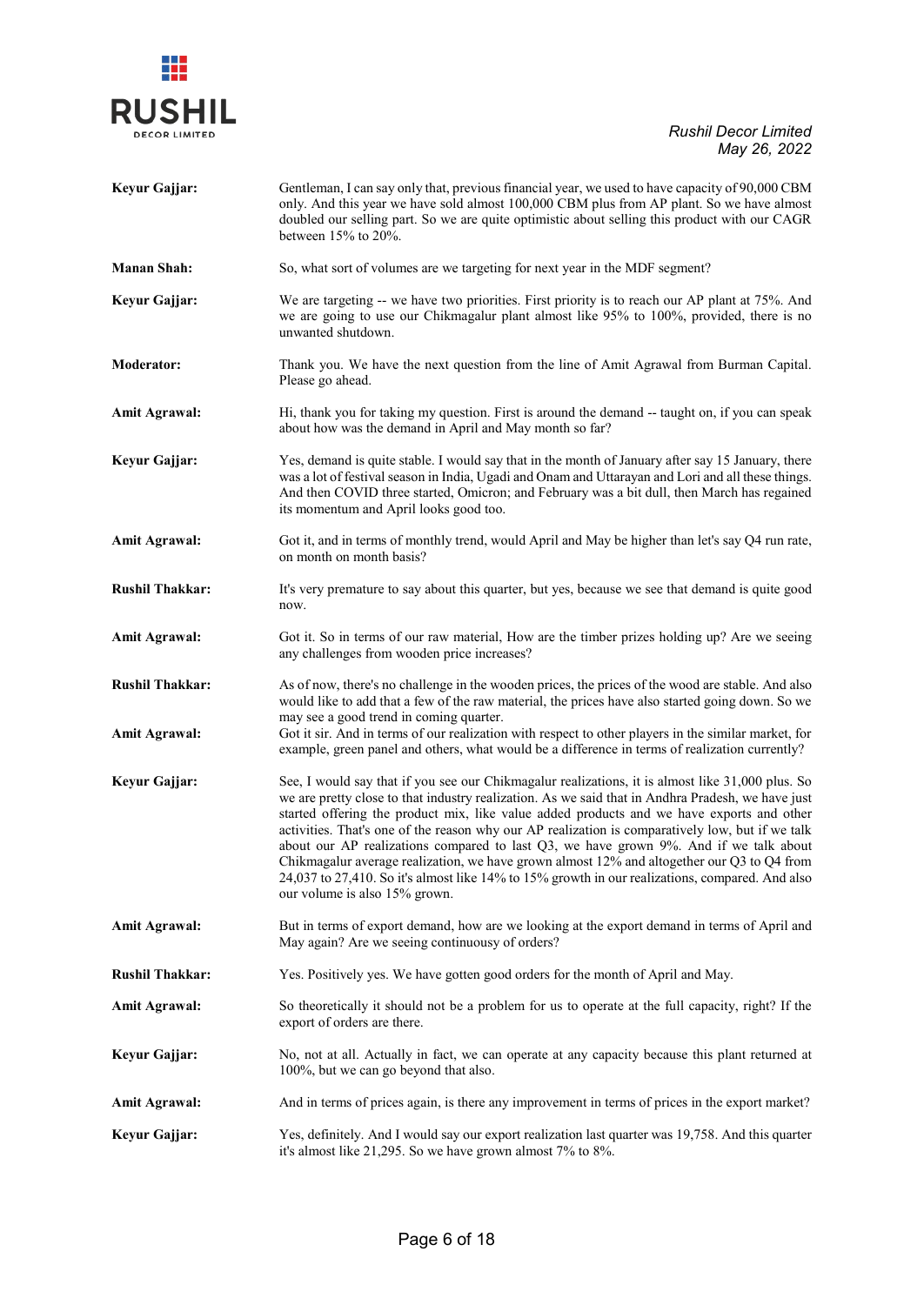

| <b>Amit Agrawal:</b>     | So it would make sense for us to make it right, because it would be contribution positive,<br>especially with the expert incentive that we would have.                                                                                                                                                                                                                                                                                                                                                                                                                                                                                                                                                                                                                                  |
|--------------------------|-----------------------------------------------------------------------------------------------------------------------------------------------------------------------------------------------------------------------------------------------------------------------------------------------------------------------------------------------------------------------------------------------------------------------------------------------------------------------------------------------------------------------------------------------------------------------------------------------------------------------------------------------------------------------------------------------------------------------------------------------------------------------------------------|
| Keyur Gajjar:            | Yes. And then you can always think of marginal costing also, that if you have a surplus capacity<br>or something, which you can export because, you know the finance cycle is pretty fast in exports<br>as well. And they have always like a very good product mix. Like their order is always in one<br>thickness, two thickness. So just make it and ship it, that's all.                                                                                                                                                                                                                                                                                                                                                                                                             |
| <b>Amit Agrawal:</b>     | Got it. And sir last question from my side. In terms of the capacity that is expected to come from<br>our competition, are we seeing any risk in terms of volume or do you think there can be<br>potentially a case where we would need to operate at lower utilization?                                                                                                                                                                                                                                                                                                                                                                                                                                                                                                                |
| Keyur Gajjar:            | So what I suggest is, you know major businesses in Southern region where we are really doing<br>well. And we see only one capacity in this financial year, I believe. So we really don't see much<br>because, there's again growth in industry as well, few years back import used to be like 60% or<br>70%. Now it's less than 10%.                                                                                                                                                                                                                                                                                                                                                                                                                                                    |
| <b>Amit Agrawal:</b>     | And the one capacity that you mentioned is, I'm assuming is the Century one you're talking<br>about.                                                                                                                                                                                                                                                                                                                                                                                                                                                                                                                                                                                                                                                                                    |
| Keyur Gajjar:            | Yes. And also I think in previous calls, gentleman asked about my '21-'22 sales in terms of CBM.<br>From CBM, Chikmagalur we have sold almost 64,000 CBM and from Andhra Pradesh, we have<br>sold 110,000 CBM. So altogether it was 175,000 CBM.                                                                                                                                                                                                                                                                                                                                                                                                                                                                                                                                        |
| <b>Moderator:</b>        | Thank you. We have the next question from the line of the Agastya Dave from CAO Capital.<br>Please, go ahead.                                                                                                                                                                                                                                                                                                                                                                                                                                                                                                                                                                                                                                                                           |
| <b>Agastya Dave:</b>     | Thank you for the opportunity sir. Congratulations, absolutely great performance. Most of my<br>questions you already answered. So just one question on the inflation part. You mentioned that<br>some of the raw material prices have started coming down. So can you elaborate that point a bit<br>further? What kind of inflation you saw for the quarter? What kind of inflation you saw for the<br>year and which raw materials are coming off? Is resin coming off more or the other stuff is<br>coming down more? What are you seeing on the inflation side, and then given the strong demand,<br>if the raw material prices come down, how much of it will you actually, you and the industry<br>will actually end up -- and how much of the additional margins can you retain? |
| Keyur Gajjar:            | Actually raw material is more of stable as of date. It's not inflated anymore.                                                                                                                                                                                                                                                                                                                                                                                                                                                                                                                                                                                                                                                                                                          |
| <b>Agastya Dave:</b>     | Okay. So can you elaborate a bit more, what has seen the maximum inflation? And --                                                                                                                                                                                                                                                                                                                                                                                                                                                                                                                                                                                                                                                                                                      |
| Keyur Gajjar:            | Like if you'll see today's position, we are almost contributing 55% cost in good and 45% cost in<br>chemicals. And you know what is the situations of crude, and other situations. So these are the<br>best prices we are having right now. And we really don't see much of that increase in coming<br>quarters. So I don't see much of a change in raw material price, or there may be some decrease.<br>Now when it comes to the pass on to the customer, it depends on several other factors. Like we<br>have to see what is the cost of imports, we have to see what is the demand and considering all<br>the aspect accordingly, we have to act for the pricings.                                                                                                                  |
| <b>Agastya Dave:</b>     | In terms of power and fuel. Are you facing any challenges there in terms of availability?                                                                                                                                                                                                                                                                                                                                                                                                                                                                                                                                                                                                                                                                                               |
| Keyur Gajjar:            | Can you speak a little louder gentleman?                                                                                                                                                                                                                                                                                                                                                                                                                                                                                                                                                                                                                                                                                                                                                |
| <b>Agastya Dave:</b>     | Sir, is there any problem you're facing on the power side in terms of availability or costs?                                                                                                                                                                                                                                                                                                                                                                                                                                                                                                                                                                                                                                                                                            |
| <b>Rushil Thakkar:</b>   | No, actually we are not facing any kind of a problem because of the power shortage as of now.<br>We are buying it from the private exchange and we are optimizing our production at the best<br>possible way.                                                                                                                                                                                                                                                                                                                                                                                                                                                                                                                                                                           |
| <b>Moderator:</b>        | Thank you. We have the next question from the line of Devender Singhal from Kotak AMC.<br>Please go ahead.                                                                                                                                                                                                                                                                                                                                                                                                                                                                                                                                                                                                                                                                              |
| <b>Devender Singhal:</b> | Yes, hi. Thank you for the question. So you basically mentioned that you had seen a volume<br>growth, quarter on quarter, which is -- in double digit. And you also mentioned that the                                                                                                                                                                                                                                                                                                                                                                                                                                                                                                                                                                                                  |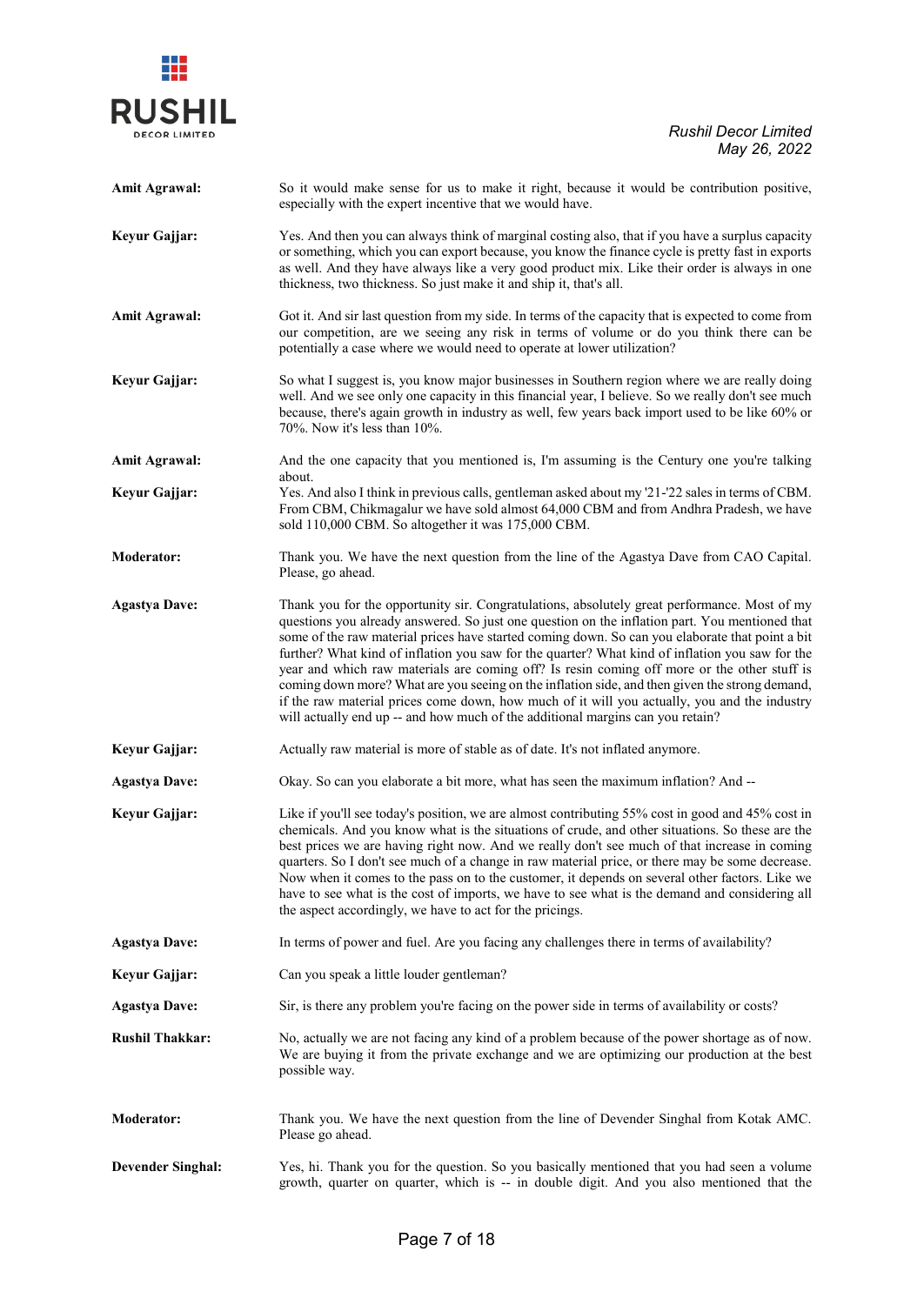| <b>RUSHII</b>        |  |
|----------------------|--|
| <b>DECOR LIMITED</b> |  |

|                          | reservations are moving up. Now, if we then look at the margins in this quarter, it looks like it's<br>pretty less, while you did mention a few one offs, which have being there. My request would be,<br>if you could elaborate the quantum of these one-off expenses and why do you think the margins<br>don't have a bigger upside than what it has been with other players? And if you look up the peers<br>also, I mean, the have actually gone in and are thrown into the bottom line, which is not the case<br>with us. Your thoughts on this, please?                                                                                                                                                                                                                                                                                                                                                                                                                                                                                                                                                                                  |
|--------------------------|------------------------------------------------------------------------------------------------------------------------------------------------------------------------------------------------------------------------------------------------------------------------------------------------------------------------------------------------------------------------------------------------------------------------------------------------------------------------------------------------------------------------------------------------------------------------------------------------------------------------------------------------------------------------------------------------------------------------------------------------------------------------------------------------------------------------------------------------------------------------------------------------------------------------------------------------------------------------------------------------------------------------------------------------------------------------------------------------------------------------------------------------|
| <b>Hiren Padhya:</b>     | See. I think, as you said, the overall margin wise, as you are saying, little decrease, or you are<br>saying that it is compared to the peer it is the lesser?                                                                                                                                                                                                                                                                                                                                                                                                                                                                                                                                                                                                                                                                                                                                                                                                                                                                                                                                                                                 |
| <b>Devender Singhal:</b> | Yes, I mean the realizations are comparable and not very different, bagging the 10% to 15%<br>differential, but QoQ, you have seen your realization moving up. There has the extent of margin<br>increase, which we have seen in the company's result. QoQ, not to that extent. Can you please<br>share your thoughts on that, as to what exactly hampered this quarter's numbers, and what can<br>we expect going forward? Can it be comparable to the industry place?                                                                                                                                                                                                                                                                                                                                                                                                                                                                                                                                                                                                                                                                        |
| <b>Hiren Padhya:</b>     | Okay. As mentioned in earlier answer also, so far as Chikmagalur is concerned, I had already<br>mentioned couple of things, which was exceptional items, that has affected the margins. But I<br>think we are very sure that this will not come up in the next quarter. So far as the AP plant is<br>concerned, as informed by Keyurbhai also, this plant is a new plant and we are in the process of<br>improving. So if you see quarter by quarter; the realization and everything is improving. We are<br>also in the process of adding the capacity and along with that, our focus would be to have better<br>realization in terms of value addition. So we have been doing the same thing for the last couple<br>of quarters and way forward, also our focus would be to add more items in terms of value<br>addition, and maybe the ratio, which is there as of now, which will definitely increase in terms<br>of overall quantity. So that will again improve the overall margin, but that in terms of<br>Chikmagalur, it is a one-off items. And in terms of AP we are committed for better realization<br>in terms of every quarter. |
| <b>Devender Singhal:</b> | For Chikmagalur, can you give us the quantum of the one-off which was being there in this<br>quarter?                                                                                                                                                                                                                                                                                                                                                                                                                                                                                                                                                                                                                                                                                                                                                                                                                                                                                                                                                                                                                                          |
| <b>Hiren Padhya:</b>     | Quantum in terms of values, I think?                                                                                                                                                                                                                                                                                                                                                                                                                                                                                                                                                                                                                                                                                                                                                                                                                                                                                                                                                                                                                                                                                                           |
| <b>Devender Singhal:</b> | Yes, the total one-off items. You said three items were there in this quarter, which would not be<br>getting repeated, can you --                                                                                                                                                                                                                                                                                                                                                                                                                                                                                                                                                                                                                                                                                                                                                                                                                                                                                                                                                                                                              |
| <b>Hiren Padhya:</b>     | These are single digit crore rupees, but not very high?                                                                                                                                                                                                                                                                                                                                                                                                                                                                                                                                                                                                                                                                                                                                                                                                                                                                                                                                                                                                                                                                                        |
| <b>Devender Singhal:</b> | Sorry. How much?                                                                                                                                                                                                                                                                                                                                                                                                                                                                                                                                                                                                                                                                                                                                                                                                                                                                                                                                                                                                                                                                                                                               |
| <b>Hiren Padhya:</b>     | Single digit crore. In terms crore, its single digit, higher single digit.                                                                                                                                                                                                                                                                                                                                                                                                                                                                                                                                                                                                                                                                                                                                                                                                                                                                                                                                                                                                                                                                     |
| <b>Devender Singhal:</b> | Highest and single.                                                                                                                                                                                                                                                                                                                                                                                                                                                                                                                                                                                                                                                                                                                                                                                                                                                                                                                                                                                                                                                                                                                            |
| <b>Hiren Padhya:</b>     | Couple of things covering value of single higher digit crores.                                                                                                                                                                                                                                                                                                                                                                                                                                                                                                                                                                                                                                                                                                                                                                                                                                                                                                                                                                                                                                                                                 |
| <b>Devender Singhal:</b> | Okay. And sir you had also mentioned that your value added is increasing quarter on quarter,<br>still it is not leading to a bigger margin jump. So can we expect, and the utilizations also are<br>improving; so as in, when you reach 75, do you think that your margin will actually jump in 20s<br>and not in early?                                                                                                                                                                                                                                                                                                                                                                                                                                                                                                                                                                                                                                                                                                                                                                                                                       |
| Keyur Gajjar:            | Yes, I would like to answer this question. So if we talk about the value added product, currently,<br>we are almost like 45% to 50% value addition product we are supplying from Chikmagalur.                                                                                                                                                                                                                                                                                                                                                                                                                                                                                                                                                                                                                                                                                                                                                                                                                                                                                                                                                  |
| <b>Devender Singhal:</b> | Okay.                                                                                                                                                                                                                                                                                                                                                                                                                                                                                                                                                                                                                                                                                                                                                                                                                                                                                                                                                                                                                                                                                                                                          |
| Keyur Gajjar:            | And if we talk about Andhra Pradesh, it is very negligible; however, we have grown 5% from<br>last quarter to this quarter. So in coming months, quarters, we have pretty big, pretty good<br>chances to improve this value added MDF cells from AP segments. And 75% capacity, that's<br>our core objective, and that's not a problem. However we want to also -- we are also equally<br>focusing on achieving these targets for value addition sales also. And once we have, we will<br>reach to that part. Definitely our things will be changed.                                                                                                                                                                                                                                                                                                                                                                                                                                                                                                                                                                                           |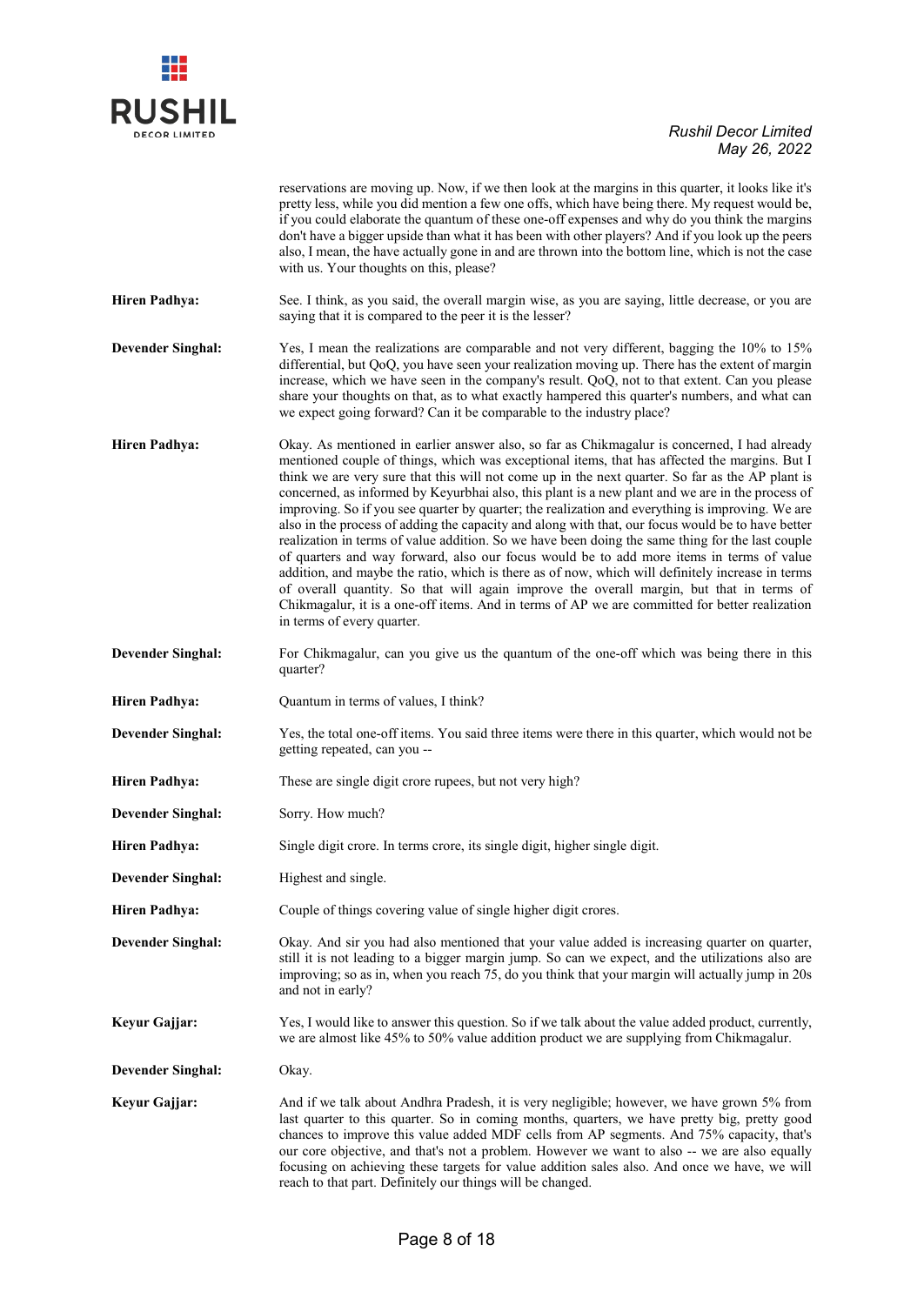

| <b>Devender Singhal:</b> | So if I put it in a very good context, our competitors whose numbers are also being available in<br>a public domain, their numbers in the margins are in mid 30s, now whereas we are currently in<br>around early 20s, deposition there. Now I do understand that we have been ramping up our value<br>add and our utilizations, but where do you think the margin differential would settle over the<br>course of this year? If you could help that, that would be really good.                                                                                                                                                                                                                                                                                                                                      |
|--------------------------|-----------------------------------------------------------------------------------------------------------------------------------------------------------------------------------------------------------------------------------------------------------------------------------------------------------------------------------------------------------------------------------------------------------------------------------------------------------------------------------------------------------------------------------------------------------------------------------------------------------------------------------------------------------------------------------------------------------------------------------------------------------------------------------------------------------------------|
| Keyur Gajjar:            | Look, if we talk about our Chikmagalur realization, it is around 31,780. And if we see the product<br>mix, it's a 50% and 50% almost. And when it comes to Andhra Pradesh, I would say it's 95%<br>and 5%. And our realization is around average 24,800 something. So definitely it'll jump up. If<br>I talk about my value added realizations from Andhra Pradesh, it is an INR 38,300.                                                                                                                                                                                                                                                                                                                                                                                                                              |
| <b>Moderator:</b>        | Thank you. We have the next question from the line of Darshil Zaveri from Crown Capital.<br>Please go ahead.                                                                                                                                                                                                                                                                                                                                                                                                                                                                                                                                                                                                                                                                                                          |
| Darshil Zaveri:          | Hello. Congratulations on a good set of numbers. So I just wanted to understand, going forward<br>in $Q4$ , going forward in FY '23, will we see numbers and margins similar to $Q4$ ? Will that be<br>the perfect comparable or how much growth can we expect in FY '23 in terms of revenue and<br>margins?                                                                                                                                                                                                                                                                                                                                                                                                                                                                                                          |
| <b>Hiren Padhya:</b>     | I think this was already discussed in the earlier question. I would just reiterate the same thing.<br>We are not just struggling for profit actually. If you see our numbers compared to last quarters,<br>also as suggested by Keyurbhai, the realization is already increasing quarter by quarter. So I<br>would rather say that on a conservative side also, we will not only be keeping this number, but<br>will definitely have some improvement in the numbers, in terms of profitability and revenue,<br>both.                                                                                                                                                                                                                                                                                                 |
| <b>Moderator:</b>        | Thank you. We have the next question from the line of Bajrang Bafna from Sunidhi Securities.<br>Please go ahead.                                                                                                                                                                                                                                                                                                                                                                                                                                                                                                                                                                                                                                                                                                      |
| <b>Bajrang Bafna:</b>    | Congratulations for good set of numbers. My first question pertains to, I think I missed that,<br>what is the capacity utilization that you are guiding for AP plant for MDF in FY '23?                                                                                                                                                                                                                                                                                                                                                                                                                                                                                                                                                                                                                               |
| Keyur Gajjar:            | We are planning almost 75% plus.                                                                                                                                                                                                                                                                                                                                                                                                                                                                                                                                                                                                                                                                                                                                                                                      |
| <b>Bajrang Bafna:</b>    | Okay. And if I get it right, you are seeing that in '23, the value added products proportion will<br>move up to almost 40% to 50% on an overall basis, putting both plants together. So, right now,<br>EBITDA per CBM is working out close to INR 5,000 per CBM in the Q4. Can we work with,<br>since this will result into, if everything being the same, even if you don't take any price hike.<br>The proportion should go to almost INR 30,000 to INR 31,000 per CBM, just by assuming that<br>you start contributing 40% to 50% from the value added products. So can we work with this INR<br>3,000 to INR 4,000 additional that you are getting, just because of value addition, can flow to<br>your EBITDA numbers? Most of it can flow to EBITDA numbers. Maybe can we work with,<br>let's say to put it --? |
| Keyur Gajjar:            | Yes, I want to --                                                                                                                                                                                                                                                                                                                                                                                                                                                                                                                                                                                                                                                                                                                                                                                                     |
| <b>Bajrang Bafna:</b>    | 7,000.                                                                                                                                                                                                                                                                                                                                                                                                                                                                                                                                                                                                                                                                                                                                                                                                                |
| Keyur Gajjar:            | I want to say something that when we produce any value added product, whether it is a pre<br>laminated MDF board or exterior grade, or HDF grade; the cost of addition is low compared to<br>the realization. And that's one of the reason why we are very optimistic about targeting higher<br>realizations and higher numbers when it comes to the high value products.                                                                                                                                                                                                                                                                                                                                                                                                                                             |
| <b>Bajrang Bafna:</b>    | So what would be the margin difference just to sense from that perspective? Like if --                                                                                                                                                                                                                                                                                                                                                                                                                                                                                                                                                                                                                                                                                                                                |
| Keyur Gajjar:            | It's totally difficult, because I have to calculate what will be the product mix, how much pre-lam<br>we will sell, how much HDF we will sell?                                                                                                                                                                                                                                                                                                                                                                                                                                                                                                                                                                                                                                                                        |
| <b>Bajrang Bafna:</b>    | No, I'm not asking from that perspective, if you sell a simple product without any value edition<br>and a product, when you sell with the value edition the realizations are almost, let's say -- you<br>indicated INR 38,000. And without value addition, let's say it is at INR 24,000. So when we talk                                                                                                                                                                                                                                                                                                                                                                                                                                                                                                             |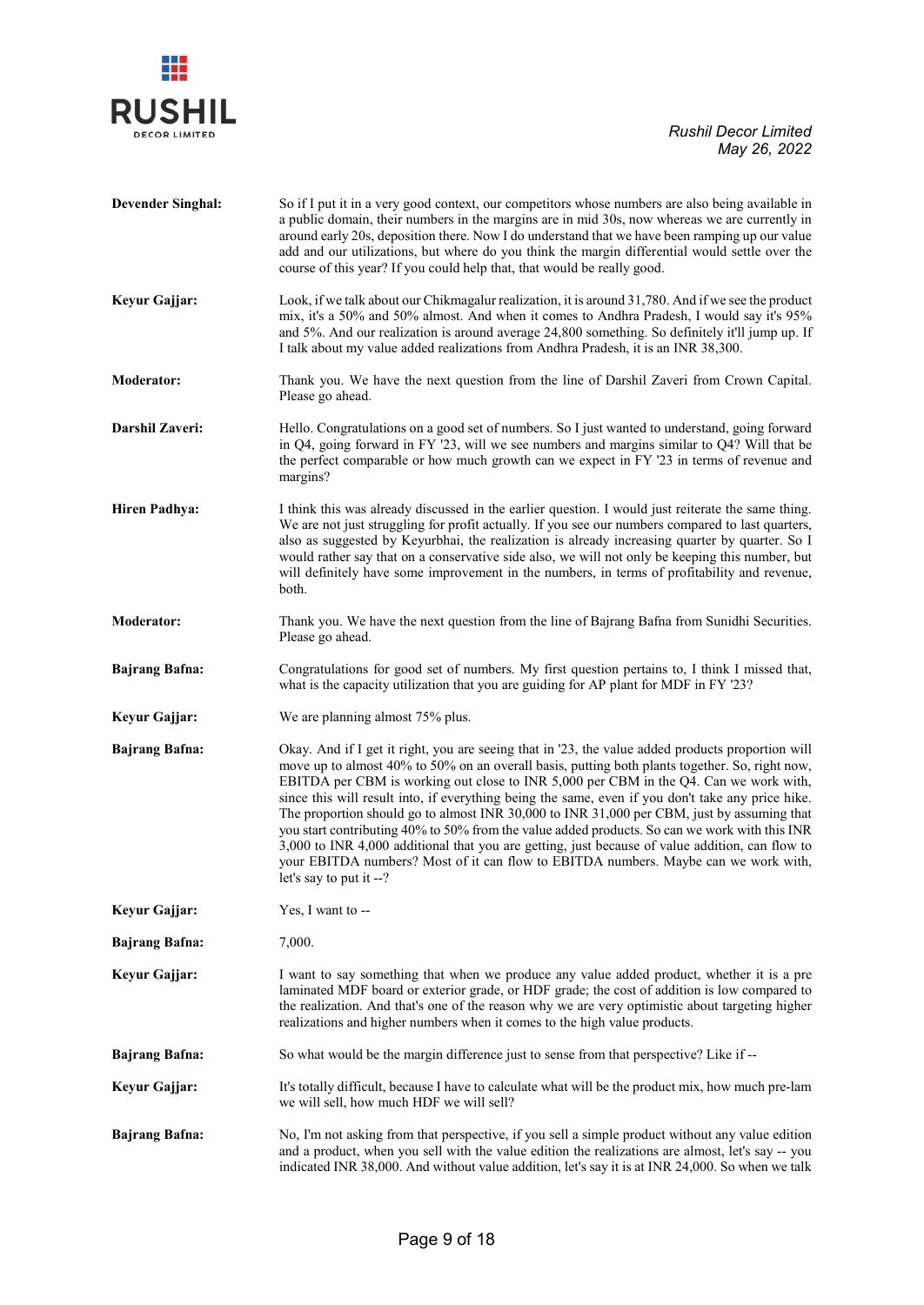| ΗI<br>S              |  |
|----------------------|--|
| <b>DECOR LIMITED</b> |  |

about contribution EBITDA or the contribution margin, what would be that number in terms of per CBM in both the cases? Just a ballpark number to work better.

**Hiren Padhya:** See, I think you have already answered the questions of INR 24,000 versus INR 38,000. That itself suggests that there's a considerable difference in terms of margin. So I think the initial question that you are saying that, 3,000 to 4,000 additional margin I think is possible. So we can even go up to 5,000 also. It is possible.

**Moderator:** Thank you. We have the next question from the line of Hrishikesh Bhagat from Kotak Mutual Fund. Please go ahead.

- **Hrishikesh Bhagat:** Yes, good evening. Thank you for the opportunity. So first question is, see if I look at the entire building for wood panel space and when I speak to the competitors, it is believed that MDF is supposed to be one of the low working capital product, in sense that the working capital deployment is fairly low. Now, if I look at your FY '22 performance, when we had the benefit of plant ramp up and large part of incremental profitability coming from MDF, against that, if I look at your cash flow, it is remain negative rather. So how should we reconcile that? What is the reason for this negative cash flow from operation? That is my first question.
- **Hiren Padhya:** Okay. Now see, I understand, I think the cash flow part, you must be knowing that in the initial period of any project where the operations are being stabilized and compared to last year, this year we suddenly increased in terms of debtors and stock also. So I think that will take some time and the impact of cash flow, which is negative as of now, compared to last year is really because of this AP plant. So next year you'll have some positive cash flow. That is for sure. And this whole impact was mainly because of working capital changes only. Otherwise it is positive. Next year, I think it'll further improve. That is for sure.
- **Hrishikesh Bhagat:** Sir if I may add to that, in the sense, if I look at your blended realization and what you commented in the initial part of the call that your Chikmagalur plant is already at say 31,000 realization. And if I look at your blended realization, those are somewhere around 27,000. And obviously you spoke about export realization being 21,000 to 22,000, somewhere around that. So that effectively means that your AP plant encrypt product has largely gone into the export and that brought your realization down. And in the initial part of the call, you did mention that the export working capital and payment are pretty fast. So then how do we reconcile this negative cash flow from operation?
- **Keyur Gajjar:** No, export is just only 20%. We have supplied around 7,000 CBM to 8,000 CBM only exports. 7,000 CBM. So it's not that most of the production going to exports. It's a domestic production as well. But as I said, that we are more of selling interior grade products in, from our AP plant. And its overall realization is 25,000 around. So that's one of the reason.
- **Moderator:** Thank you. We have the next question from the line of Krishna S. from Vihas Advisors. Please go ahead.
- **Krishna S.:** Yes, so first of all, I would like to congratulate your entire team because having undertaken a very large Capex and having scaled it up to a good level. It's not easier said than done. So first of all, congratulations to the entire team from top to bottom and like all the best for the future as well.

And most of the questions have been answered by you. So just a couple of questions, further questions. Like one is on the, we have already been discussing more on the MDF, but essentially laminates businesses, also an important business. So why is it that we are not having any strategies or any growth which we are aligning up for the laminate part of the business?

- **Keyur Gajjar:** Gentleman, we have certain internal discussions are in process, but we cannot discuss at present, but yes, all these products are our priorities; laminates, MDF, and every product.
- **Krishna S.:** Okay, got it.

**Keyur Gajjar:** Because laminate is our pillar, so we cannot ignore it.

**Krishna S.:** Okay. So can we just, from this can we infer that we are always on the lookout for opportunities for growth in terms of, even in the laminates business as well?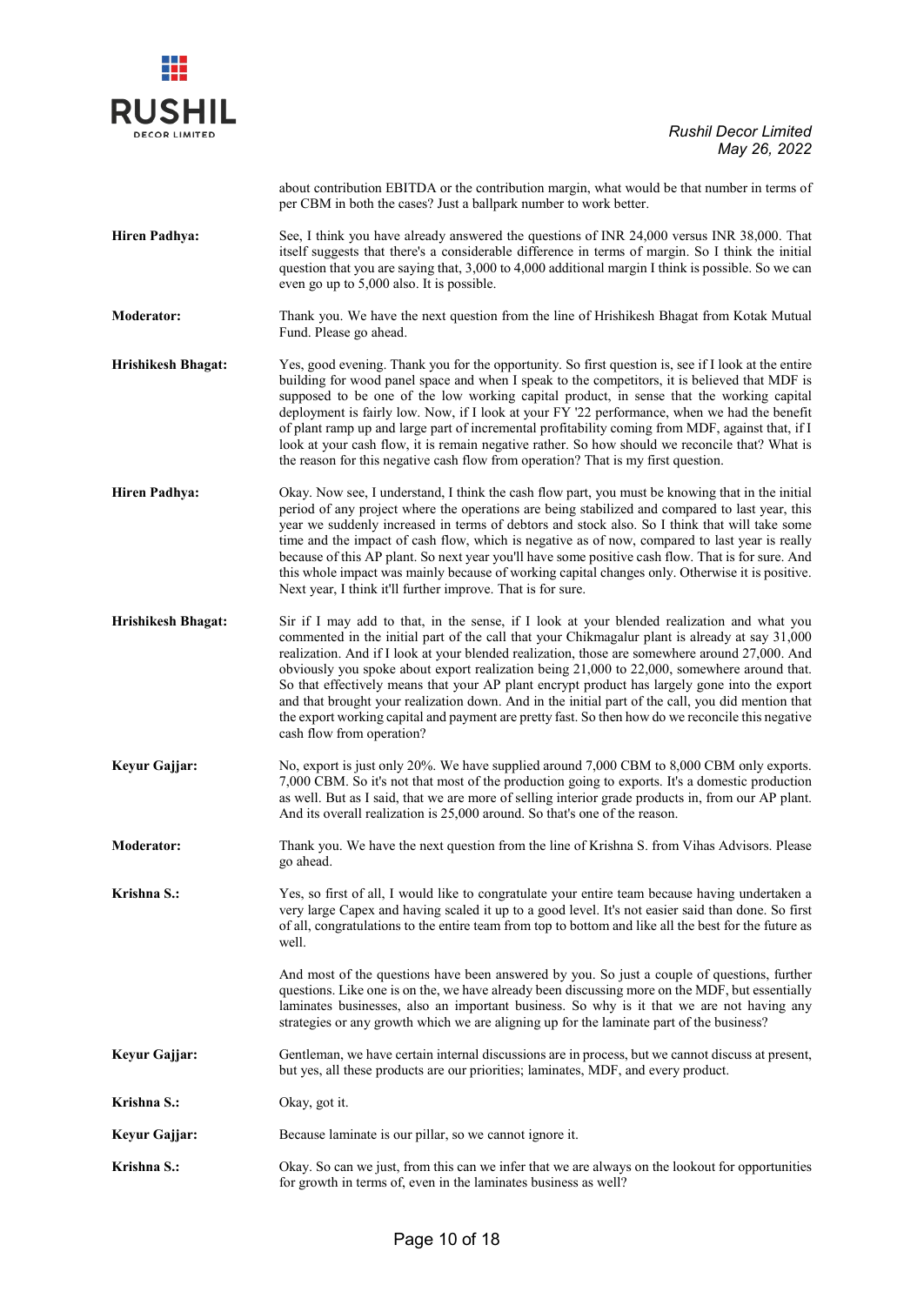

| Keyur Gajjar:          | We always look for an opportunity in panel industry in general. So laminate, MDF, any other<br>products, it could be our interest, but yes, at present, we don't have anything to declare here.                                                                                                                                                                                                                                                                                                                                                                                                                                                                                                                                                                                                                                                                                                                                                                                                                                                                |
|------------------------|----------------------------------------------------------------------------------------------------------------------------------------------------------------------------------------------------------------------------------------------------------------------------------------------------------------------------------------------------------------------------------------------------------------------------------------------------------------------------------------------------------------------------------------------------------------------------------------------------------------------------------------------------------------------------------------------------------------------------------------------------------------------------------------------------------------------------------------------------------------------------------------------------------------------------------------------------------------------------------------------------------------------------------------------------------------|
| Krishna S.:            | Okay. And similarly now having ramped up the production at the AP plant and having come to<br>almost 70% odd, the capacity utilization. So how are we looking at, so now like maybe in FY<br>'23, we would be reaching like a stage where further growth from here would be difficult in the<br>sense that really the capacity would've been utilized and the price rises also would've been taken<br>to a considerable extent. So what is the way forward if we look at the next five year strategy.                                                                                                                                                                                                                                                                                                                                                                                                                                                                                                                                                          |
| <b>Rushil Thakkar:</b> | So if we talk about the capacity utilization of 70%, in last financial year; now if you see that the<br>plants of the German State of Facilities run at 105%, 110%. So at this financial year, if we are<br>targeting at 75% of utilization, so we have enough capacity with us to play for next three years<br>as well.                                                                                                                                                                                                                                                                                                                                                                                                                                                                                                                                                                                                                                                                                                                                       |
| Krishna S.:            | Okay. Got it. So that's 105%, that means like you can go even above the rated capacity, right?                                                                                                                                                                                                                                                                                                                                                                                                                                                                                                                                                                                                                                                                                                                                                                                                                                                                                                                                                                 |
| <b>Rushil Thakkar:</b> | Perfect, these plants are always designed with upper capacities.                                                                                                                                                                                                                                                                                                                                                                                                                                                                                                                                                                                                                                                                                                                                                                                                                                                                                                                                                                                               |
| Krishna S.:            | Okay. And one last question, like generally we can see an inflation in the economy throughout<br>for all the products, like general inflation. So how do you feel that, you have any sense of whether<br>the inflation can impact the bottom line for the next year, say '22-'23, or you do not have -- you<br>feel that that may not impact the bottom lines much?                                                                                                                                                                                                                                                                                                                                                                                                                                                                                                                                                                                                                                                                                            |
| Keyur Gajjar:          | No, we really don't see much of the effects of inflation because during the COVID period, also,<br>there was a huge increase in price and other products, not only panel in general, but we didn't<br>see any de growth in demand. And we really don't see that part in our segment at least.                                                                                                                                                                                                                                                                                                                                                                                                                                                                                                                                                                                                                                                                                                                                                                  |
| <b>Moderator:</b>      | Thank you. We have the next question from the line of Sneha Talreja from Edelweiss Securities.<br>Please, go ahead.                                                                                                                                                                                                                                                                                                                                                                                                                                                                                                                                                                                                                                                                                                                                                                                                                                                                                                                                            |
| Sneha Talreja:         | Good evening, sir. And thanks a lot for the opportunity. I'm sorry. For the previous time, I<br>couldn't -- my call dropped. I had two questions from my end. Firstly, just wanted to understand<br>your working capital requirement has increased a lot, specifically want to understand on the<br>receivable day site that what was the reason for such a sharp increase in receivables and<br>inventory, and where do you see sustainable levels? So that's first question of mine.                                                                                                                                                                                                                                                                                                                                                                                                                                                                                                                                                                         |
| <b>Hiren Padhya:</b>   | Okay. I think as I mentioned in the initial part of my speech if you compare the working capital,<br>in absolute terms compared to last year, and this year, I think '21 versus '22, the whole plant has<br>been made operational. So naturally there's an increase in terms of all the working capital<br>component, right from these stock level, debtors, creditors and even to the extent that expenses<br>part, provisions, everything has increased. Now if you compare these results with next year<br>result, I think we will have some apple to apple comparison. So this is an impact of additional<br>capacity, which has put into use and additional operations, which has started. Of course, there is<br>a 100% scope for improvement, in terms of efficiency and other things. So that will take one or<br>two quarters, but I think next year's figures will be comparable.                                                                                                                                                                    |
| Sneha Talreja:         | Sure. Got that. Sir secondly, I just wanted to understand once your plant stabilizes now, what<br>will be your next step, whether it will be kind of going for debt payment, or will you be looking<br>for expansion given that the space is growing at a very fast pace? That's second.                                                                                                                                                                                                                                                                                                                                                                                                                                                                                                                                                                                                                                                                                                                                                                       |
| <b>Hiren Padhya:</b>   | I think you must have known, we have got finance from a couple of places in terms of foreign<br>currency finance as well as rupee also, so far as foreign currency is concerned, one of the loan<br>is, we have got at rate of 0.85%, which is very good rate so far as our company is concerned. So<br>if you see overall cost of finance, as of now, if I consider including the working capital part, it<br>comes to around 5% to 6%. So we would not like to repay as of now in terms of the repayment,<br>the normal term, which is there in terms of all the term loan, our normal period is seven years.<br>So we'll just go by the same terms, which has been agreed with the finance institutions. We will<br>not make any hurry in terms of repayment of loan. But yes, I think after review of one or two<br>quarters, if we can have a better position in terms of cash and other things, we may plan for some<br>repayment, but considering the rate which is available, which is very competitive. So we did not<br>go for prepayment as of now. |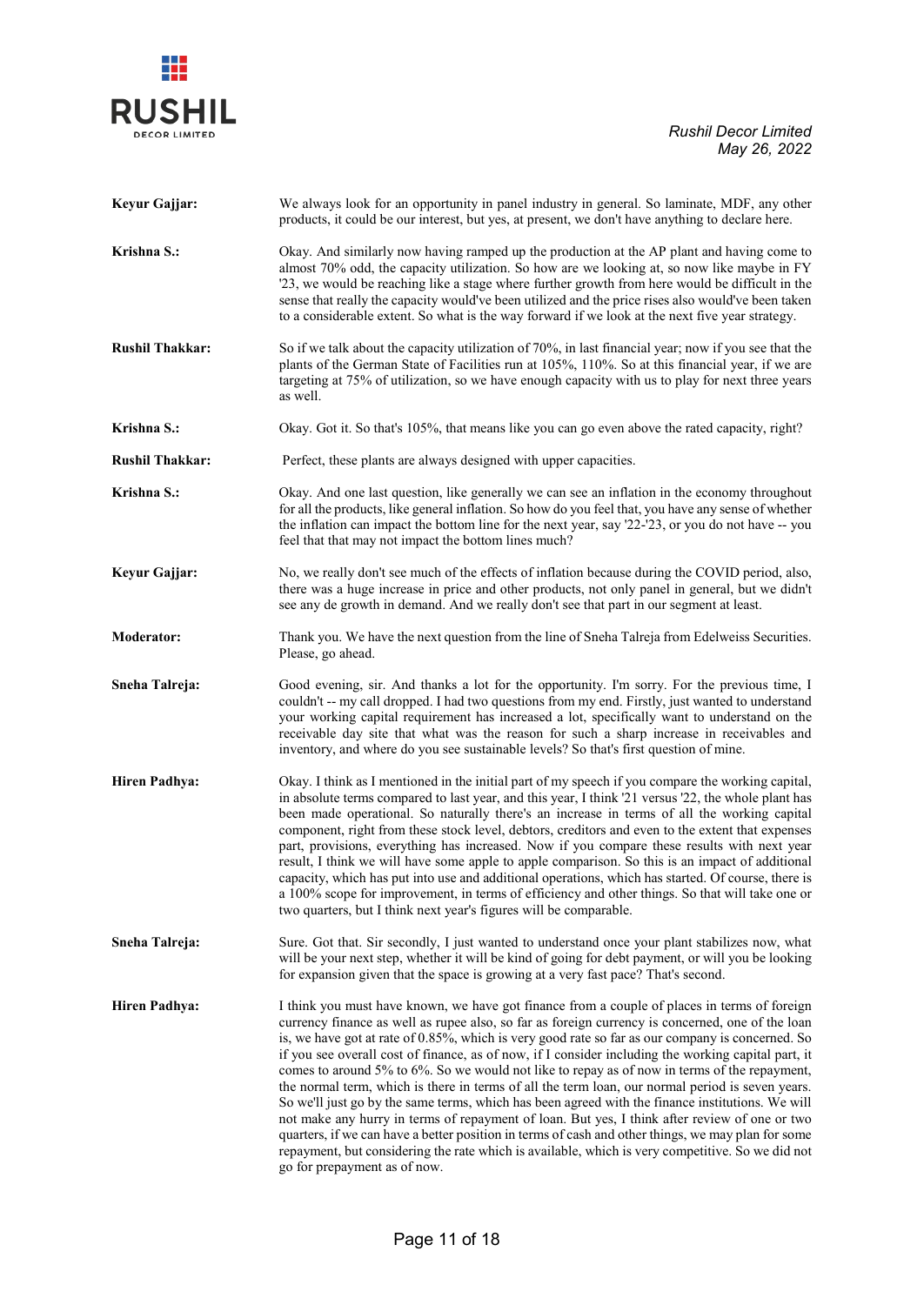# 業 **RUSHIL**

| Sneha Talreja:         | Understood. Lastly, and the reason for you guiding 75% given that you're already operating at<br>around 70% utilization from AP plant and plus you're looking at higher value addition also in<br>this particular plant, any specific reason why you are being constrained with 75% overall<br>utilization next year, and why can't you go further?                                                                                                                                                                                                                                                                                                                                                                                                                                                                                                                        |
|------------------------|----------------------------------------------------------------------------------------------------------------------------------------------------------------------------------------------------------------------------------------------------------------------------------------------------------------------------------------------------------------------------------------------------------------------------------------------------------------------------------------------------------------------------------------------------------------------------------------------------------------------------------------------------------------------------------------------------------------------------------------------------------------------------------------------------------------------------------------------------------------------------|
| Keyur Gajjar:          | Yes. We actually said that we will use more than 75%. We'll try 75% plus, because as I said, we<br>are trying to focus on value added product. And when you are producing high density product<br>compared to medium density, definitely the production speed and everything will be all over<br>down. So considering this part 800 CBM per day, we have -- take this 75% plus target.                                                                                                                                                                                                                                                                                                                                                                                                                                                                                     |
| Sneha Talreja:         | Understood.                                                                                                                                                                                                                                                                                                                                                                                                                                                                                                                                                                                                                                                                                                                                                                                                                                                                |
| Keyur Gajjar:          | But it doesn't mean that we are going to restrict ourselves here for that 75% or any other.                                                                                                                                                                                                                                                                                                                                                                                                                                                                                                                                                                                                                                                                                                                                                                                |
| <b>Moderator:</b>      | Thank you. We have the next question from the line of Pranav Mehta from Equirus Securities.<br>Please go ahead.                                                                                                                                                                                                                                                                                                                                                                                                                                                                                                                                                                                                                                                                                                                                                            |
| <b>Pranav Mehta:</b>   | Hello. Yes, thank you for taking your question. Sir so basically I wanted to understand on how<br>you are planning to let's say increase your capacity whether you're planning to increase your<br>capacity in the laminate business, or are you trying to let's say increase your quantum of growth<br>in PVC business, or are you trying for a new addition of any new let's say segment over next one<br>or two years, if you can throw some light on the same?                                                                                                                                                                                                                                                                                                                                                                                                         |
| <b>Rushil Thakkar:</b> | As of now we earlier also discussed that we are under the internal discussions of what we do<br>next. So once we are gone through our discussion and we'll make the announcement, we can<br>take up the questions in the further quarters.                                                                                                                                                                                                                                                                                                                                                                                                                                                                                                                                                                                                                                 |
| <b>Pranav Mehta:</b>   | And sir, since the laminate exports from India are growing quite well, any reason why we are<br>not able to grow?                                                                                                                                                                                                                                                                                                                                                                                                                                                                                                                                                                                                                                                                                                                                                          |
| <b>Rushil Thakkar:</b> | As we say that if you compare the exports, we are the fourth or fifth largest exporter for India.<br>And as long as the export business is concerned, we are doing more than INR 100 crore plus<br>business in exports, just for export, just by the laminates.                                                                                                                                                                                                                                                                                                                                                                                                                                                                                                                                                                                                            |
| Keyur Gajjar:          | And we have added a couple of new countries in this financial year. Laminate is something like<br>customer build the inventory and then reorders and everything will start. So now we have<br>developed a couple of new countries and aggressively we are working on South East Asia<br>market, also we are working in some of the Eastern Europe market, some talks going for Russian<br>market because there is a huge demand.                                                                                                                                                                                                                                                                                                                                                                                                                                           |
| <b>Pranav Mehta:</b>   | Yes, sir. And on MDF side, have you done any tariff with any, let's say readymade furniture<br>maker or someone like that or OEMs?                                                                                                                                                                                                                                                                                                                                                                                                                                                                                                                                                                                                                                                                                                                                         |
| Keyur Gajjar:          | Yes, we are supplying a couple of OEMs, like as earlier I said that we are supplying to product<br>like Livspace and all this furniture online portals and furniture makers. And second thing, there<br>are so many unorganized OEM, actually they are working for online portals. These online portals<br>are not producing material for themselves. They are sourcing from local OEMs. So we are<br>supplying to those OEMs as well. Then we have a couple of big OEMs like Spacewood,<br>Livspace, and all these people, they are also buying from us. Because OEM has very well equal<br>role in coming days, we cannot ignore OEM business. OEM furniture industry's growth is totally<br>dependent on OEM. Today we are focusing almost like 30% volume on OEM business, though<br>our realization maybe slightly lower 1% compared to trade, but that's the future. |
| <b>Pranav Mehta:</b>   | Okay, sir, I just wanted to understand on the MDF part. So as you said that you are servicing the<br>OEM business. So how are things shaping up for the OEM, let's say, on the export business<br>particularly? So they have got others for exports.                                                                                                                                                                                                                                                                                                                                                                                                                                                                                                                                                                                                                       |
| Keyur Gajjar:          | Very honestly their Indian export is less than 1%, if we compare with the world trade. And I<br>think government expecting 10% to 15% growth in this segment. So in coming days, we will<br>see more of OEMs. And if you see there is a lot of furniture park like Tuticorin they are setting<br>up a new furniture park in Chennai; sorry, in Tuticorin, Tamil Nadu. So in coming days, we will<br>see a lot of furniture park in Madhya Pradesh also, they have some furniture hub or kind of                                                                                                                                                                                                                                                                                                                                                                            |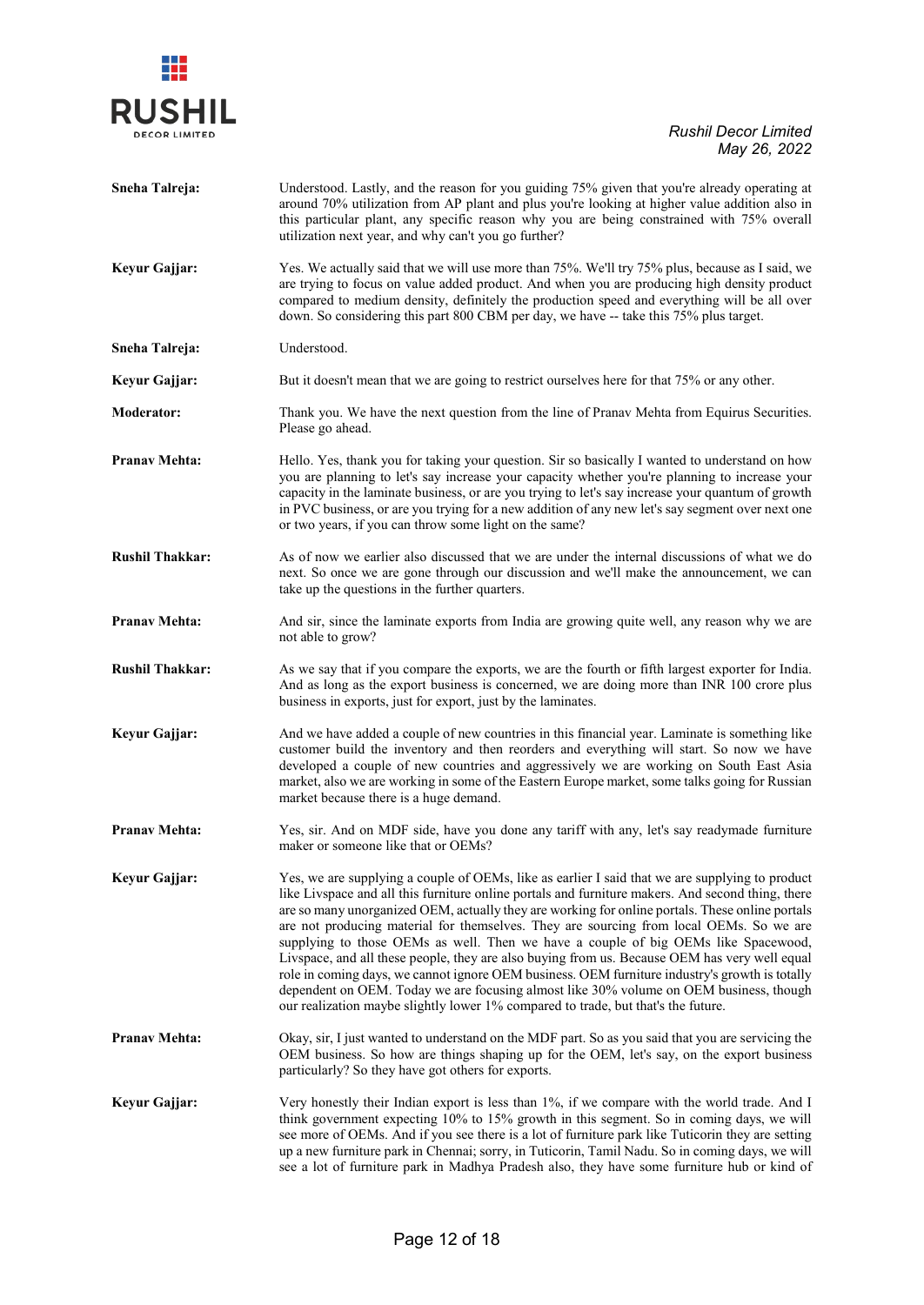

productions going to take place. So in coming days, government is also very keen to focus on furniture exports and furniture productions.

**Moderator:** Thank you. We have the next question from the line of Pranav Gala from iWealth Management. Please, go ahead.

- **Pranav Gala:** Sir I was seeing on a volume side. So for the last two or three quarters if I aggregate out, we've not seen any volume growth. We at around 53,000 CBM or 54,000 CBM, both capacities combined. So is it that we are seeing a slow down in the demand side of it for us?
- **Keyur Gajjar:** As such, we really don't see demand constraint. If we take Q3, Q3 we sold 47,000 CBM.
- Pranav Gala: Correct. That was because of the Chikmagalur plant being shut, right?
- **Keyur Gajjar:** Yes. But in Q4, we reached to 53,000 CBM.
- **Pranav Gala:** Right? Exactly. So if I see the last three quarters, we've been there at 53,000 CBM to 54,000 CBM only. I mean, it's a pure 65% utilization, if I would say. So how are we planning to ramp this up? When we are saying that we want to ramp up the production side, last three quarters have really been good on the demand side as well, like suggested on the earlier call. So there is no lag here.
- **Keyur Gajjar:** See, sir if we talk about our entire rated capacity per quarter, it comes around 82,500 CBM.
- Pranav Gala: Correct.
- **Keyur Gajjar:** And what till date we have reached 70%, but we are trying this year is 75%. So we are talking of almost like 60,000 CBM sales.
- **Pranav Gala:** Okay. And also sir --
- **Keyur Gajjar:** And as I said, there are so many untapped markets so far we have not entered; like HDF, exterior grade, Prelam grade, and all these materials. Now we are trying to enter into the other part of the India, like north India, east India.
- Pranav Gala: Right.
- **Keyur Gajjar:** I think achieving capacity and selling the capacity will not be an issue.
- **Pranav Gala:** Okay. Got it. And sir can I have the sales figure for the Andhra Pradesh plant for Q4 FY '22?
- **Keyur Gajjar:** Sorry, say it again.
- **Pranav Gala:** Oh, I just wanted the sales figure of MDF for Q4 FY '22 in Andhra Pradesh.
- **Keyur Gajjar:** Volume or rupee?
- **Pranav Gala:** Value, rupee term sir.
- **Keyur Gajjar:** Rupee terms. It is almost like INR 84,09,85,000; INR 84 crore.
- Pranav Gala: Okay. INR 84 crore. So sir, previous quarter would be--
- **Keyur Gajjar:** Previous quarter was almost same.
- **Pranav Gala:** Okay. Got it. Could you tell me the previous quarter volume as well, sir, in the Andhra Pradesh plant?
- **Keyur Gajjar:** Previous quarter was 36,000, and current quarter this is 33,000.
- **Pranav Gala:** Okay. Thank you, sir. Thank you so much. And all the best.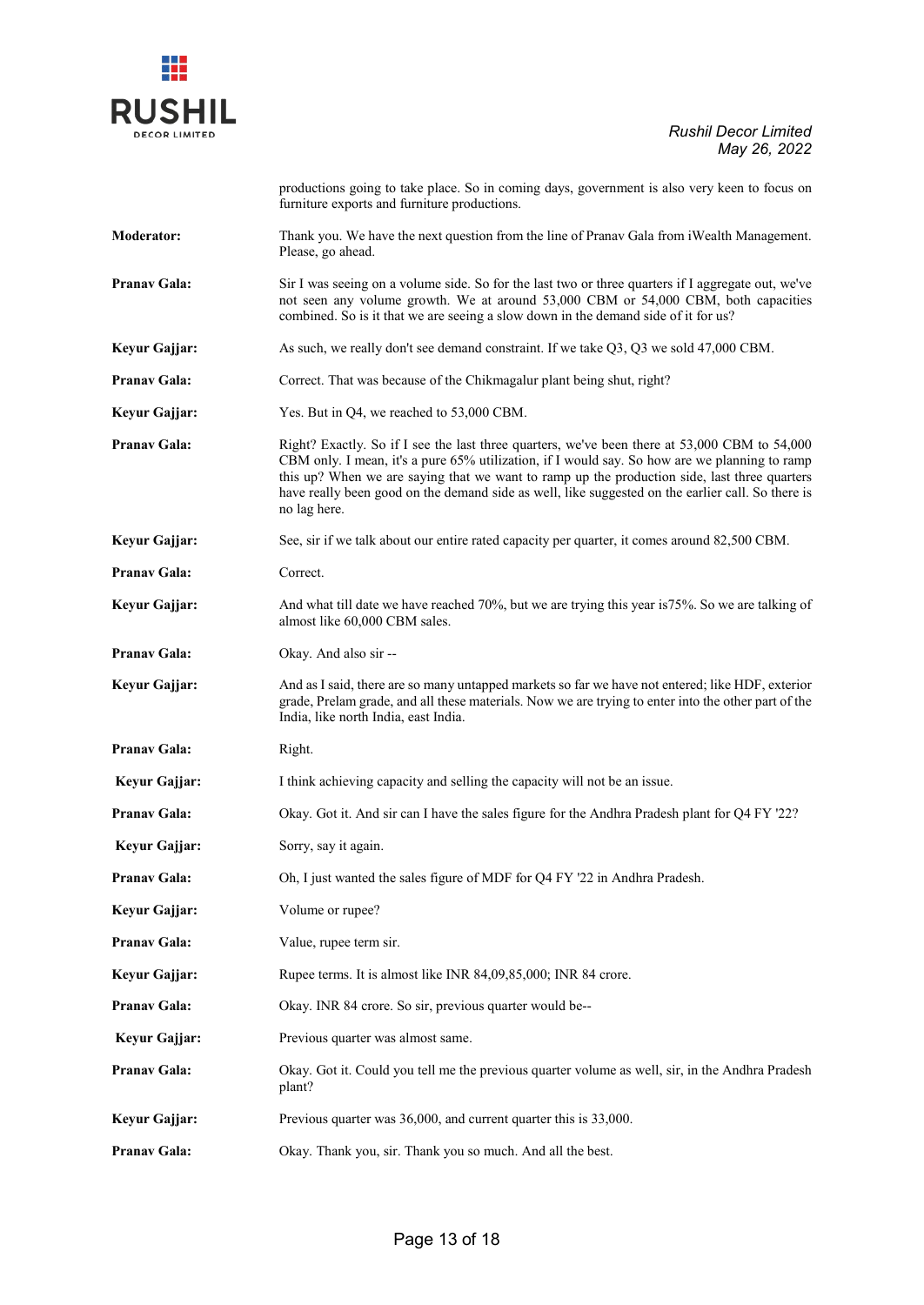

| Keyur Gajjar:          | As I said that in the month of January, we sold highest in terms of MDF. And then in February<br>we faced the COVID situations and in March we regained the momentum.                                                                                                                                                                                                                                                                                                                                                                                                                                                                                                                                                                                                                                                                                                                                                                                                                                                                                                                                                                                                                                                                                                                                                                                                                                                                              |
|------------------------|----------------------------------------------------------------------------------------------------------------------------------------------------------------------------------------------------------------------------------------------------------------------------------------------------------------------------------------------------------------------------------------------------------------------------------------------------------------------------------------------------------------------------------------------------------------------------------------------------------------------------------------------------------------------------------------------------------------------------------------------------------------------------------------------------------------------------------------------------------------------------------------------------------------------------------------------------------------------------------------------------------------------------------------------------------------------------------------------------------------------------------------------------------------------------------------------------------------------------------------------------------------------------------------------------------------------------------------------------------------------------------------------------------------------------------------------------|
| <b>Pranav Gala:</b>    | Okay. And are we continuing to see the momentum now as well?                                                                                                                                                                                                                                                                                                                                                                                                                                                                                                                                                                                                                                                                                                                                                                                                                                                                                                                                                                                                                                                                                                                                                                                                                                                                                                                                                                                       |
| Keyur Gajjar:          | Yes. MDF we don't see any issue.                                                                                                                                                                                                                                                                                                                                                                                                                                                                                                                                                                                                                                                                                                                                                                                                                                                                                                                                                                                                                                                                                                                                                                                                                                                                                                                                                                                                                   |
| <b>Moderator:</b>      | Thank you. We have the next question from the line of Ravindra Nayak from Sunidhi Securities.<br>Please go ahead.                                                                                                                                                                                                                                                                                                                                                                                                                                                                                                                                                                                                                                                                                                                                                                                                                                                                                                                                                                                                                                                                                                                                                                                                                                                                                                                                  |
| <b>Ravindra Nayak:</b> | Thank you for the opportunity sir, I've got questions regarding these value added and non value<br>added products, in MDF side. So can you please tell me in an aggregate term -- So I'm asking<br>this value added product and non value added products in aggregate basis, so whatever the,<br>1,74,000 we have done, sold in this year FY '22. So what is the contribution from value added<br>and non value added in percentage terms and aggregate the price of value added products and<br>non value added product for FY '22 and what is it going to be in FY '23 in terms of percentage<br>terms and what is the price you are expecting on the value term value added and non value added<br>product. And that is my first question. And the second question regarding these other three<br>products, like if I have a PVC board and also the laminates, that is up to some extent stagnant,<br>there is a decline in margin from the year to year basis in the laminate. And what is the plan?<br>You have mentioned something that we have some plan, whether we need from Capex for this<br>new product, the other products going ahead. That is my second question and the third question<br>regarding the decline in trade tables, there is a significant trade decline in the trade tables. So<br>what is the reason for that? That is the third question. And how do you see the import competition<br>from MDF in the current --. |
| <b>Rushil Thakkar:</b> | Gentlemen, can we go question by question? Because you are asking too many questions all<br>together and we are not able to --                                                                                                                                                                                                                                                                                                                                                                                                                                                                                                                                                                                                                                                                                                                                                                                                                                                                                                                                                                                                                                                                                                                                                                                                                                                                                                                     |
| Ravindra Nayak:        | Okay first question regarding the value added and non value added products in aggregate basis<br>and what you are expecting in FY '23.                                                                                                                                                                                                                                                                                                                                                                                                                                                                                                                                                                                                                                                                                                                                                                                                                                                                                                                                                                                                                                                                                                                                                                                                                                                                                                             |
| <b>Rushil Thakkar:</b> | Okay, so we go with the first question.                                                                                                                                                                                                                                                                                                                                                                                                                                                                                                                                                                                                                                                                                                                                                                                                                                                                                                                                                                                                                                                                                                                                                                                                                                                                                                                                                                                                            |
| Keyur Gajjar:          | So if I talk about the value added product, as I said, that we are almost like 23% to 25% in last<br>financial year, but please understand in Q1 and Q2, our AP plant was just gearing up.                                                                                                                                                                                                                                                                                                                                                                                                                                                                                                                                                                                                                                                                                                                                                                                                                                                                                                                                                                                                                                                                                                                                                                                                                                                         |
| Ravindra Nayak:        | Okay.                                                                                                                                                                                                                                                                                                                                                                                                                                                                                                                                                                                                                                                                                                                                                                                                                                                                                                                                                                                                                                                                                                                                                                                                                                                                                                                                                                                                                                              |
| Keyur Gajjar:          | We stabilized in $Q3$ and $Q4$ very well compared to $Q1$ and $Q2$ , and entire supply from AP plant<br>was more or less interior grade and exports.                                                                                                                                                                                                                                                                                                                                                                                                                                                                                                                                                                                                                                                                                                                                                                                                                                                                                                                                                                                                                                                                                                                                                                                                                                                                                               |
| Ravindra Nayak:        | Okay.                                                                                                                                                                                                                                                                                                                                                                                                                                                                                                                                                                                                                                                                                                                                                                                                                                                                                                                                                                                                                                                                                                                                                                                                                                                                                                                                                                                                                                              |
| Keyur Gajjar:          | We have reached 5% value addition in the last quarter, and the realization is around INR 38,000,<br>which used to be INR 33,000 plus in Q3.                                                                                                                                                                                                                                                                                                                                                                                                                                                                                                                                                                                                                                                                                                                                                                                                                                                                                                                                                                                                                                                                                                                                                                                                                                                                                                        |
| Ravindra Nayak:        | So you are talking about value added products, right?                                                                                                                                                                                                                                                                                                                                                                                                                                                                                                                                                                                                                                                                                                                                                                                                                                                                                                                                                                                                                                                                                                                                                                                                                                                                                                                                                                                              |
| Keyur Gajjar:          | Yes. I'm talking about value added products.                                                                                                                                                                                                                                                                                                                                                                                                                                                                                                                                                                                                                                                                                                                                                                                                                                                                                                                                                                                                                                                                                                                                                                                                                                                                                                                                                                                                       |
| Ravindra Nayak:        | It is an entire year basis.                                                                                                                                                                                                                                                                                                                                                                                                                                                                                                                                                                                                                                                                                                                                                                                                                                                                                                                                                                                                                                                                                                                                                                                                                                                                                                                                                                                                                        |
| Keyur Gajjar:          | Yes. I'm talking about entire year '21-'22.                                                                                                                                                                                                                                                                                                                                                                                                                                                                                                                                                                                                                                                                                                                                                                                                                                                                                                                                                                                                                                                                                                                                                                                                                                                                                                                                                                                                        |
| Ravindra Nayak:        | Okay. What is the contribution for that, in percentage terms and value products, in entire<br>1,74,000?                                                                                                                                                                                                                                                                                                                                                                                                                                                                                                                                                                                                                                                                                                                                                                                                                                                                                                                                                                                                                                                                                                                                                                                                                                                                                                                                            |
| Keyur Gajjar:          | As I said, we sold almost 24% to 25% of the volume.                                                                                                                                                                                                                                                                                                                                                                                                                                                                                                                                                                                                                                                                                                                                                                                                                                                                                                                                                                                                                                                                                                                                                                                                                                                                                                                                                                                                |
| Ravindra Nayak:        | Okay. 25% of the volume. Okay.                                                                                                                                                                                                                                                                                                                                                                                                                                                                                                                                                                                                                                                                                                                                                                                                                                                                                                                                                                                                                                                                                                                                                                                                                                                                                                                                                                                                                     |
| Keyur Gajjar:          | It was a very negligible sales from AP plant, I would say.                                                                                                                                                                                                                                                                                                                                                                                                                                                                                                                                                                                                                                                                                                                                                                                                                                                                                                                                                                                                                                                                                                                                                                                                                                                                                                                                                                                         |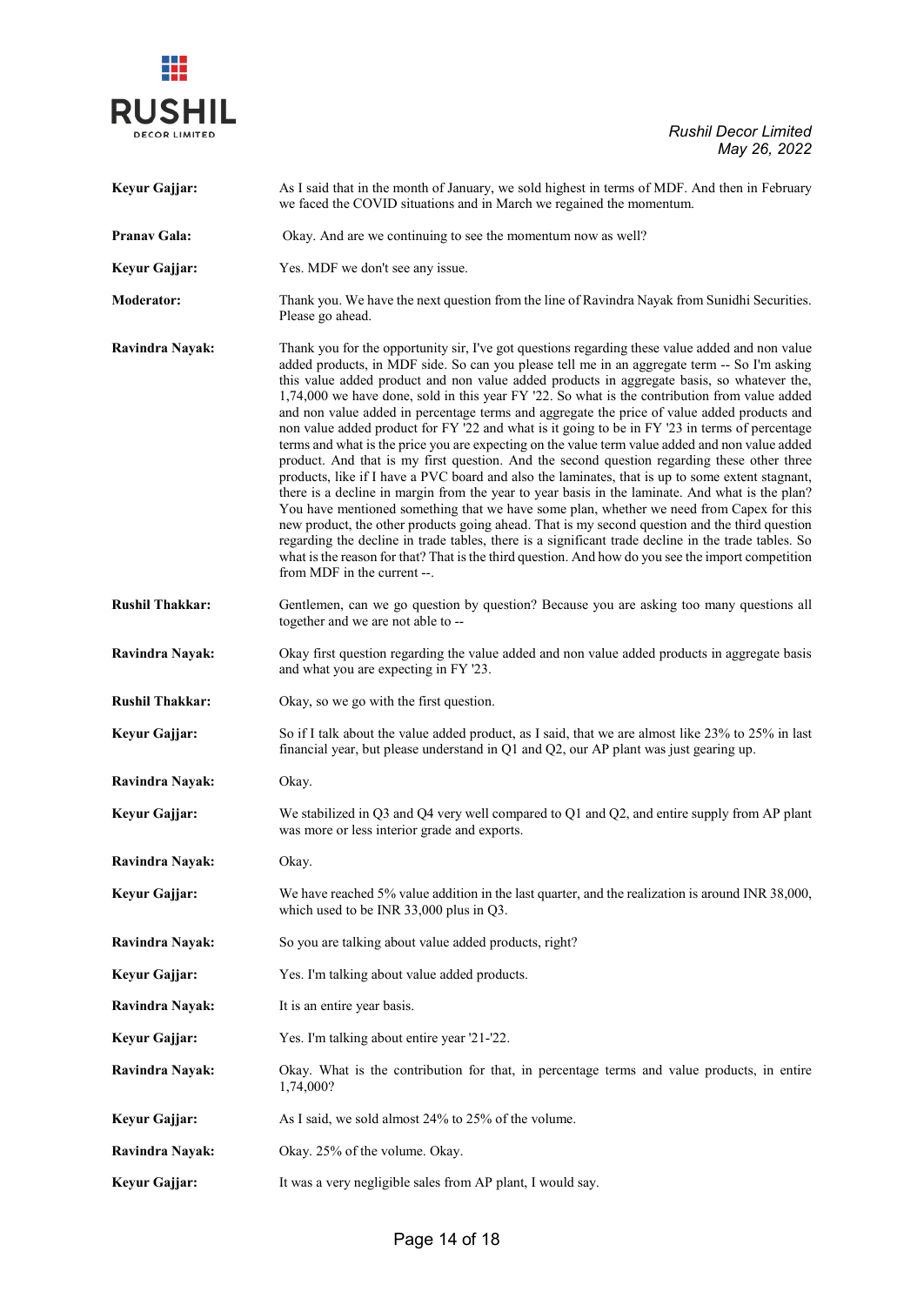



| Ravindra Nayak:      | Okay. And rest is what is the price of the non value added products then?                                                                                                                                                                                                                                                                                                  |
|----------------------|----------------------------------------------------------------------------------------------------------------------------------------------------------------------------------------------------------------------------------------------------------------------------------------------------------------------------------------------------------------------------|
| Keyur Gajjar:        | Non-value added productions. See if we take the last financial, last quarter, it comes around<br>25,000.                                                                                                                                                                                                                                                                   |
| Ravindra Nayak:      | Okay. 25,000, yearly basis, I'm just asking in yearly basis.                                                                                                                                                                                                                                                                                                               |
| Keyur Gajjar:        | Yearly basis there's no point. The reason is since last two quarters, there was a price increase.                                                                                                                                                                                                                                                                          |
| Ravindra Nayak:      | Okay.                                                                                                                                                                                                                                                                                                                                                                      |
| Keyur Gajjar:        | Which is still prevailing now.                                                                                                                                                                                                                                                                                                                                             |
| Ravindra Nayak:      | Okay.                                                                                                                                                                                                                                                                                                                                                                      |
| Keyur Gajjar:        | So in Q1 and Q2, there was no much price. I mean the total price hike. We took around 18% to<br>20% in last financial year, especially in third quarter.                                                                                                                                                                                                                   |
| Ravindra Nayak:      | Okay. How the sales mix is going to change in FY '23.                                                                                                                                                                                                                                                                                                                      |
| Keyur Gajjar:        | Definitely. As I said, that our target is to reach 40% to 50%. That's what our target is. We are<br>really working hard on this product mix. At present it is 23% to 25%.                                                                                                                                                                                                  |
| Ravindra Nayak:      | Okay. So do you think that the realizations that 38,000 will remain same or it'll go further?                                                                                                                                                                                                                                                                              |
| Keyur Gajjar:        | Definitely it'll increase our realizations. Definitely. You can see that in last quarter itself only<br>our realization increased almost 15%.                                                                                                                                                                                                                              |
| Ravindra Nayak:      | Okay. Got it. Okay. And sir, regarding the other products view and how you are seeing the PVC<br>board, and the laminates in your plan what is the -- whether there we require any Capex for that,<br>for going ahead, can you please guide something on that?                                                                                                             |
| Keyur Gajjar:        | Sir, we have really not taken any decision on Capex part so far, certain internal discussions are<br>on way, but I am not sure when we will be able to inform that part, but yes, we are working very<br>hard on promoting our laminate business in export market because we feel that export growth is<br>almost 10% to 15% and we are taking that growth very seriously. |
| Ravindra Nayak:      | Okay, sir regarding the trade payable side, why there is a decline in trade payable, in the last<br>financial year FY '22?                                                                                                                                                                                                                                                 |
| <b>Hiren Padhya:</b> | So your question is that trade payables has increased or decreased; what exactly are you saying?                                                                                                                                                                                                                                                                           |
| Ravindra Nayak:      | It is percentage terms, it is declined. Your turnover is increased, but in a turnover percentage<br>terms, it has declined. So whether it is one of a kind of a thing or it is going to increase further?                                                                                                                                                                  |
| <b>Hiren Padhya:</b> | So It is basically--                                                                                                                                                                                                                                                                                                                                                       |
| Ravindra Nayak:      | That's maybe the reason why your working capital is--                                                                                                                                                                                                                                                                                                                      |
| <b>Hiren Padhya:</b> | No, I understood your question, you are saying compared to last year payables have decreased.<br>So yes, it has decreased, but then see it'll stabilize in between. So this time it has decreased, that<br>is for sure. That is fact also, but next year --                                                                                                                |
| Keyur Gajjar:        | And second thing in our MDF part, we have a very good increase of trade receivable also, that<br>cycle is very effective. Previously it used to be a laminate and Chikmagalur plant. Now with the<br>AP plant, we have a very good trade receivable cycle also, we receive payment also very fast<br>compared to the other products.                                       |
| Ravindra Nayak:      | Okay.                                                                                                                                                                                                                                                                                                                                                                      |
| <b>Hiren Padhya:</b> | Okay. So if you see the overall working capital cycle also, in that case also we are in the range<br>of around 10 to 12 days. So it is a practically improvement in terms of efficiency of handling the                                                                                                                                                                    |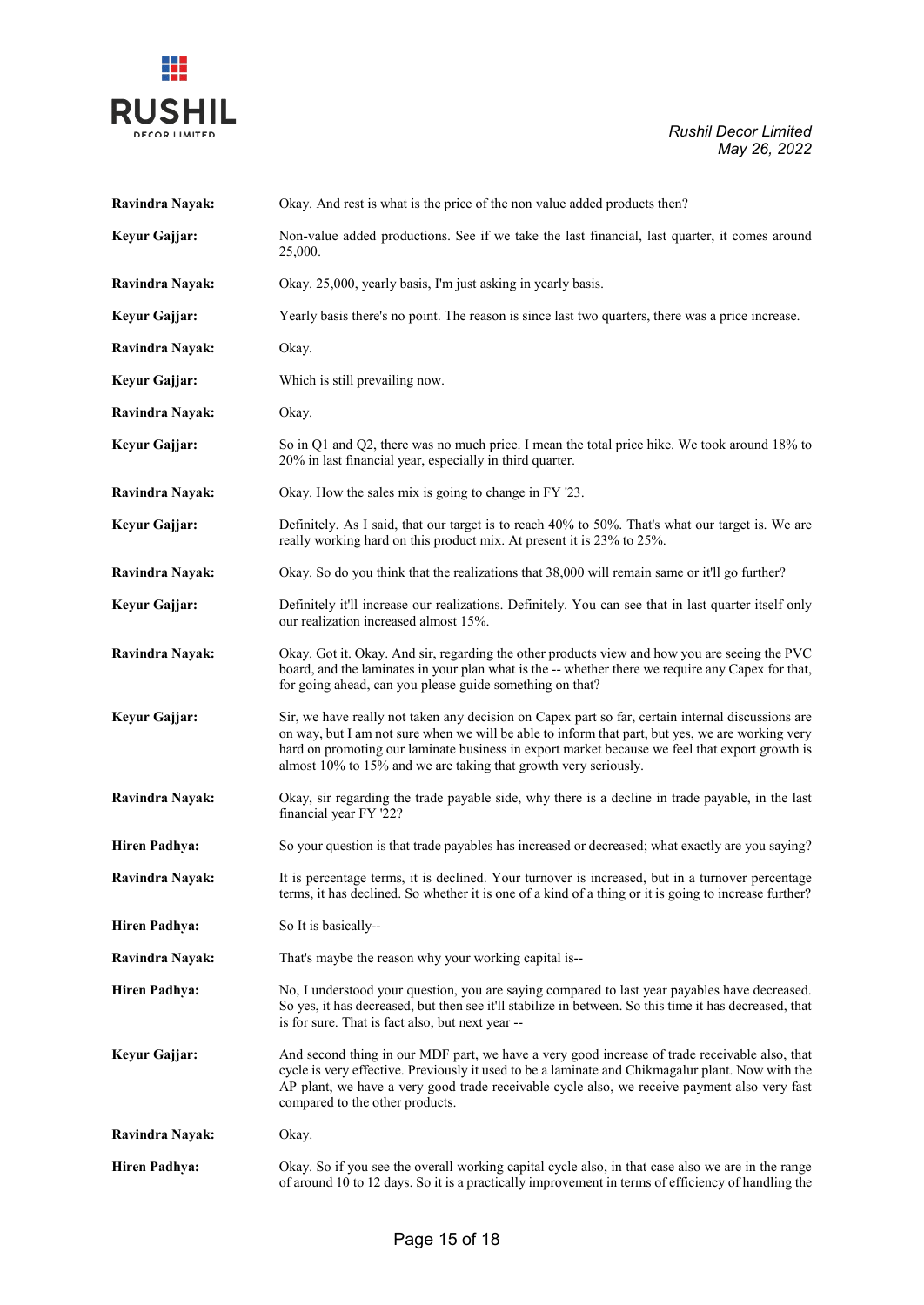

|                       | working capital. But I'm saying that once the volume increases, it may increase or decrease by<br>10% -15%, but it'll stabilize now.                                                                                                                                                                                                                                                                                                                                                                                                                                                                                                            |
|-----------------------|-------------------------------------------------------------------------------------------------------------------------------------------------------------------------------------------------------------------------------------------------------------------------------------------------------------------------------------------------------------------------------------------------------------------------------------------------------------------------------------------------------------------------------------------------------------------------------------------------------------------------------------------------|
| Ravindra Nayak:       | Okay. And sir regarding the competition with export from the MDF particle situation, can you<br>please guide something on that?                                                                                                                                                                                                                                                                                                                                                                                                                                                                                                                 |
| Keyur Gajjar:         | Sorry. Regarding--? Competiton?                                                                                                                                                                                                                                                                                                                                                                                                                                                                                                                                                                                                                 |
| Ravindra Nayak:       | Import of MDF.                                                                                                                                                                                                                                                                                                                                                                                                                                                                                                                                                                                                                                  |
| Keyur Gajjar:         | Yes. Again, I would say that another couple of quarters we really don't see because this supply<br>chain is really disrupted and freights are still like, if we talk about Vietnam or Indonesia, Vietnam<br>freights are still 1,500 or 1,600 USD per 20 feet of container. And of course their import cost is<br>also there. And they have a very good realization in domestic market demand in local market,<br>like Vietnam, Indonesia is also there because a lot of U.S. and European furniture importers are<br>replacing furniture with China. So we don't seem much because it's less than even 10%. It's very<br>negligible now.       |
| <b>Moderator:</b>     | Thank you. We have the next question from the line of Dwiti Shah from Molecule Ventures.<br>Please go ahead.                                                                                                                                                                                                                                                                                                                                                                                                                                                                                                                                    |
| <b>Dwiti Shah:</b>    | Hi, sir. Congratulations on a very good set of numbers. Sir my question is regarding the<br>sustainability of your realization. So lately I've observed every company in the MDF industry<br>has been giving out really good safe numbers because of realization being very strong for the<br>last couple of quarter. So I just wanted to get a sense on how sustainable are these realization<br>given that right now, we are basically benefited from the lesser imports coming into our country.<br>So when the imports eventually start coming again and the realizations might go down. So what's<br>your take on the sustainability part? |
| Keyur Gajjar:         | We really don't know about the import situations because it has been two years because we are<br>exporting laminate as well. We are exporting MDF as well, and we really don't see the change<br>in freight. I mean, freight is just either same or they increase. And second part is availability of<br>container. MDF is a commodity. You cannot import one or two container you need 50 or 100<br>containers. So we really don't see. And as long as demand supply is concerned, we see the<br>realizations and pricings and everything will remain stable for some quarters.                                                                |
| Moderator:            | Thank you. We have the next question from the line of Sachin Pandya an individual investor.<br>Please, go ahead.                                                                                                                                                                                                                                                                                                                                                                                                                                                                                                                                |
| <b>Sachin Pandya:</b> | Good afternoon, sir. Thank you for the opportunity and congratulations on great set of numbers.                                                                                                                                                                                                                                                                                                                                                                                                                                                                                                                                                 |
| <b>Sachin Pandya:</b> | Yes. So I want to ask you about the right issue that during the quarter ended March 31, 2022,<br>the company has demanded the balance outstanding call money from the shareholders, for which<br>the payment period was March 14 to April 11, 2022. I just want to ask you about that money has<br>we -- do we received that money?                                                                                                                                                                                                                                                                                                             |
| <b>Hiren Pandhya:</b> | They have received money or not?                                                                                                                                                                                                                                                                                                                                                                                                                                                                                                                                                                                                                |
| Hasmukh:              | Yes, actually calls pending was on total 8,847 shares, out of that company had received the<br>balance calls for 6,665 shares. So I think nearly on 2,000 shares calls are pending. So for 6,665<br>shares company has received full money for balance call money.                                                                                                                                                                                                                                                                                                                                                                              |
| <b>Moderator:</b>     | Thank you. We have the next question on the line of Govind Raj an investor. Please go ahead.                                                                                                                                                                                                                                                                                                                                                                                                                                                                                                                                                    |
| <b>Govind Raj:</b>    | Sir congrats for your good set of numbers. Regarding to the realization, in Q4, we had 27000<br>per cubic meter and in Q3 it was 23622, whereas our competitor Greenply is getting a realization<br>of 33, 320. Why so much of difference is there, sir?                                                                                                                                                                                                                                                                                                                                                                                        |
| Keyur Gajjar:         | Sir if I'm not mistaken, your question is about the realizations, why our realization is less; as I<br>said that our Chikmagalur mix 50% and 50% almost and over there our realization is 31,000<br>plus, but as we said that our Q3 as our AP plant regularized in the quarter three and quarter four<br>only; quarter one, quarter two; of course we were there only, but now we are focusing to supply<br>more of value added product from AP plant, and this will definitely increase our realizations.                                                                                                                                     |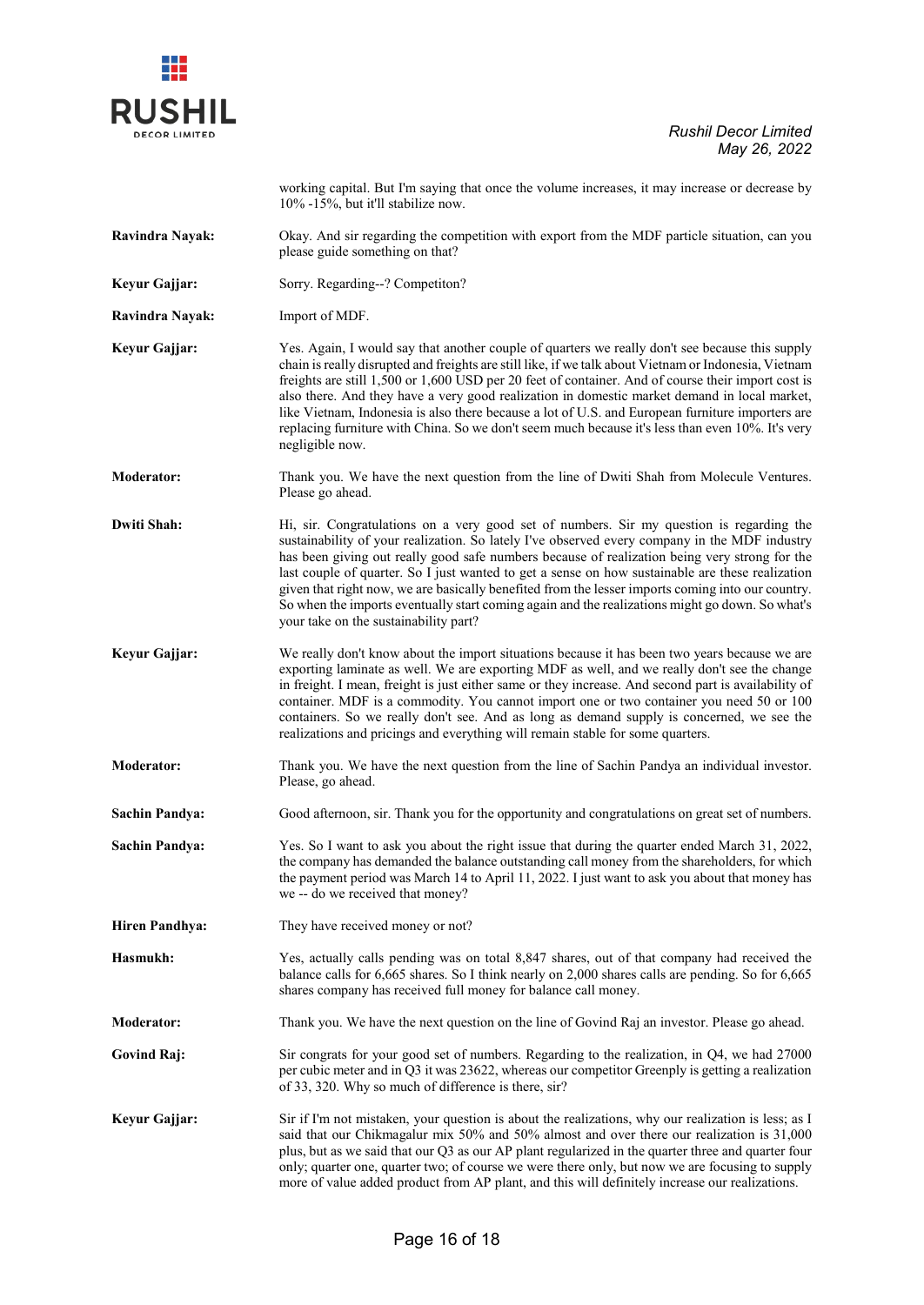

**Govind Raj:** Okay. What was the mix in Q4, with regard to the --?

| Keyur Gajjar:        | If I say about my AP plant, we have just 5% of value added and 95% is regular, in Q3, it was<br>almost $1\%$ .                                                                                                                                                                                                                                                                                                                                                                                                                                                                                                                                                                                                                                                                                                                           |
|----------------------|------------------------------------------------------------------------------------------------------------------------------------------------------------------------------------------------------------------------------------------------------------------------------------------------------------------------------------------------------------------------------------------------------------------------------------------------------------------------------------------------------------------------------------------------------------------------------------------------------------------------------------------------------------------------------------------------------------------------------------------------------------------------------------------------------------------------------------------|
| <b>Govind Raj:</b>   | Okay. And how would do they ramp up suppose by March of '23?                                                                                                                                                                                                                                                                                                                                                                                                                                                                                                                                                                                                                                                                                                                                                                             |
| Keyur Gajjar:        | Definitely, as I said today, if we talk about our total contribution, it is almost 23% to 25% value<br>added from the both plants and we want to take it to 40% to 50%.                                                                                                                                                                                                                                                                                                                                                                                                                                                                                                                                                                                                                                                                  |
| <b>Govind Raj:</b>   | Okay. And one last question. I think we have only two bigger plans in -- one is GreenPanel and<br>one is ours and what will be the geographical mix of sales, for example, how much of the sales<br>is happening in south as well as how much is happening to be in North, or East or West?                                                                                                                                                                                                                                                                                                                                                                                                                                                                                                                                              |
| Keyur Gajjar:        | If we talk about the north market, the demand is almost 25% to 30%. If we talk about east and<br>west market together, it is again, 25% to 30% and south market is between 40% to 50%. At<br>present there are two main organized players, GreenPanel and Rushil Décor; and there is another<br>player called Paralam.                                                                                                                                                                                                                                                                                                                                                                                                                                                                                                                   |
| <b>Govind Raj:</b>   | Okay. Only three players in South India.                                                                                                                                                                                                                                                                                                                                                                                                                                                                                                                                                                                                                                                                                                                                                                                                 |
| <b>Moderator:</b>    | Thank you. We have the next question from the line of Nirvana, an individual investor, please,<br>go ahead.                                                                                                                                                                                                                                                                                                                                                                                                                                                                                                                                                                                                                                                                                                                              |
| Nirvana:             | Yes. Hi, thank you so much for giving me the opportunity. My question sir, is regarding the<br>capital structure of the company. So right now the debt to equity is around, I think 1.46, and the<br>annual EBITDA coverage ratio I think is less than four. So my question is, I already heard you<br>saying that because the interest rates are comfortable, you will take your time to pay down the<br>loans, but I think if I'm not wrong, a lot of the debt is the secure debt, which is tied to your<br>receivables or your assets. So that might be interpreted as risky by the market. So how do you<br>see that and what is your target capital structure going forward?                                                                                                                                                        |
| <b>Hiren Padhya:</b> | See, I think what you said is correct; as of now the debt equity ratio is around 1.4 odd. Now see<br>issue is like we have already had this term loan, etc. We also have working facilities now just to<br>repay it'll take some time and given the current positions and the way we are planning, I think<br>after one year, maybe after a couple of quarters, we'll have a better understanding in terms of<br>cash accrual, etc. At that time we can take a call for prepayment of loan. But as of now, as I said<br>earlier, we are continuing with this thing only. Now so far as your probable capital structure in<br>the future, I think it would be too early to say. So I would simply say that for next couple of<br>quarters, I think it'll remain same and we will just repay the term loan as per the schedule<br>payment. |
| Nirvana:             | Okay. So what percentage of our term loan -- I think we have around 280 odd term loan. What<br>percentage of them are secured loans, if you can give that figure.                                                                                                                                                                                                                                                                                                                                                                                                                                                                                                                                                                                                                                                                        |
| <b>Hiren Padhya:</b> | See practically whatever loan we have out of this -- so far I think the term loan is concerned. It<br>is 100% secured only, and we have got couple of financial institutions, in terms of various banks.<br>And we also have a combination of INR and the foreign currency. But, all term loans are 100%<br>secure.                                                                                                                                                                                                                                                                                                                                                                                                                                                                                                                      |
| Nirvana:             | Right. Okay. And you are comfortable with it to continue and decide on the capital structure<br>after a couple more quarters.                                                                                                                                                                                                                                                                                                                                                                                                                                                                                                                                                                                                                                                                                                            |
| <b>Hiren Padhya:</b> | Yes, exactly. It will be too early to say as of now.                                                                                                                                                                                                                                                                                                                                                                                                                                                                                                                                                                                                                                                                                                                                                                                     |
| Nirvana:             | Okay. And last question from my side, why is the interest expense for this quarter is suddenly<br>INR 3 crore, it was INR 6 crore for the last three quarters? That hasn't come down, so --?                                                                                                                                                                                                                                                                                                                                                                                                                                                                                                                                                                                                                                             |
| <b>Hiren Padhya:</b> | See actually there are a couple of things. One is the -- see you are comparing with the third<br>quarter versus fourth quarter, right?                                                                                                                                                                                                                                                                                                                                                                                                                                                                                                                                                                                                                                                                                                   |